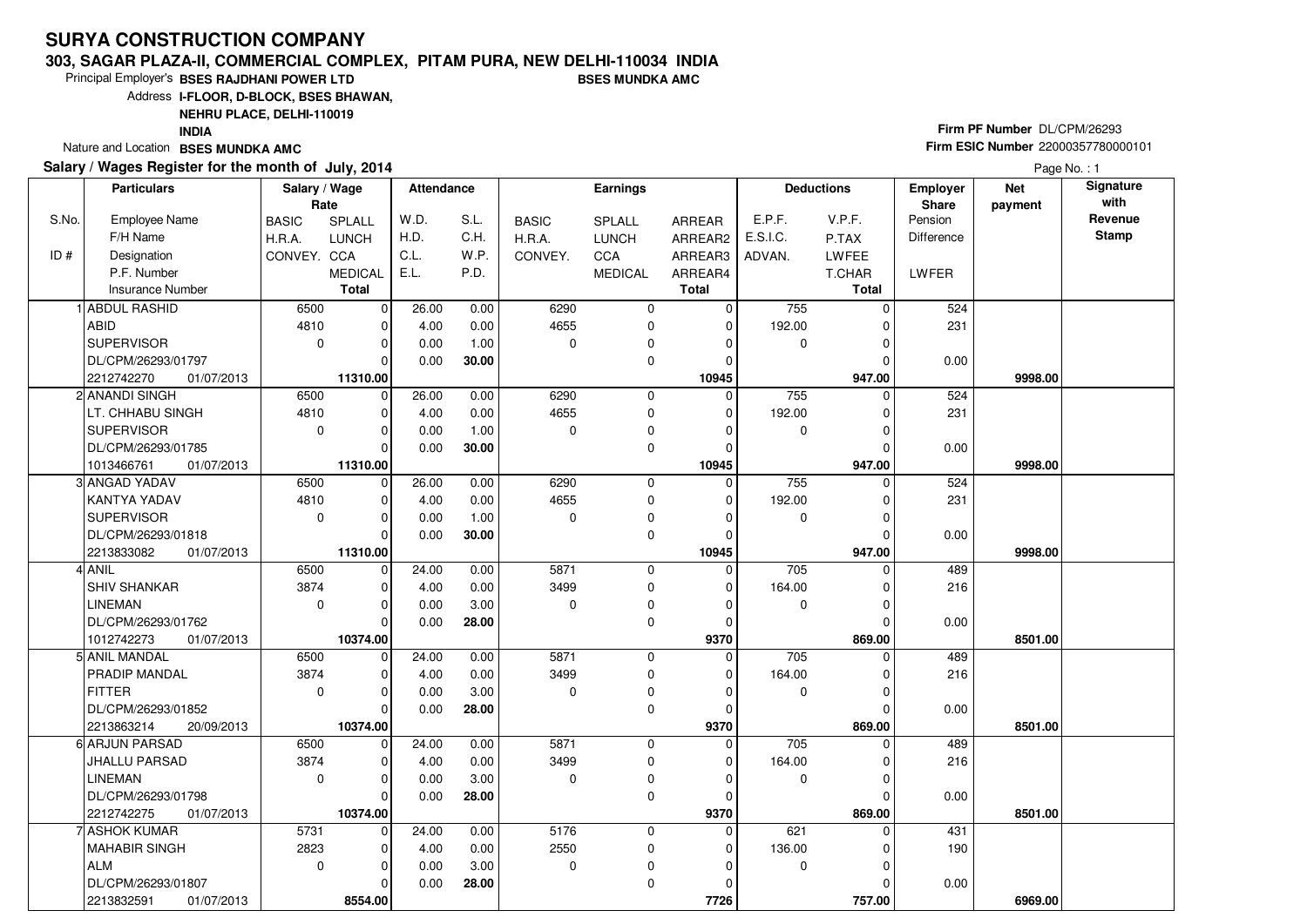#### **303, SAGAR PLAZA-II, COMMERCIAL COMPLEX, PITAM PURA, NEW DELHI-110034 INDIABSES MUNDKA AMC**

 $\overline{\phantom{0}}$ 8554.00 0.00

**28.00**

Principal Employer's**BSES RAJDHANI POWER LTD**

Address**I-FLOOR, D-BLOCK, BSES BHAWAN,**

**NEHRU PLACE, DELHI-110019**

**INDIA**

Nature and Location **BSES MUNDKA AMC** 

DL/CPM/26293/01839

2213834568 **8554.00**

01/07/2013

## **Salary / Wages Register for the month of July, 2014**

# **Firm PF Number** DL/CPM/26293 **Firm ESIC Number** <sup>22000357780000101</sup>

 **757.00 6969.00**

**BASIC**  H.R.A.CONVEY. CCA SPLALL LUNCH MEDICALARREAR ARREAR2 ARREAR3 ARREAR4**Total**S.No. $ID#$ Employee NameF/H Name Designation P.F. NumberInsurance Number**Salary / Wage RateAttendance EarningsBASIC**  H.R.A.**CONVEY** SPLALL LUNCHC<sub>C</sub>A MEDICAL**Total**ADVAN.P.TAX LWFEE T.CHAR **Total**E.P.F. V.P.F. E.S.I.C.Pension DifferenceLWFER**Deductions Employer Share**W.D.H.D.C.L.E.L.S.L.C.H.W<sub>P</sub> P.D.**Net paymentSignature with Revenue StampParticulars**Page No.: 2 6500 3874 $\overline{0}$  $\overline{0}$  $\overline{0}$  $\overline{0}$  $\overline{0}$ 10374.00  $\overline{0}$  $\overline{0}$  $\overline{0}$  $\overline{0}$   **9370** $\overline{0}$  5871 3499 $\overline{0}$  $\overline{0}$  $\overline{0}$  $\overline{0}$  $\overline{0}$  705 0 $\overline{0}$  164.00 $\overline{0}$  $\overline{0}$  $\overline{0}$ 869.00  **869.00 8501.00** 489 216 0.008 ASHOK PASWAN RIJAN PASWANLINEMAN DL/CPM/26293/01763 **10374.00** 01/07/2013101274227624.00 4.00 0.00 0.00 0.00 0.00 3.00 **28.00** 5731 2823 $\overline{0}$  $\Omega$  $\overline{0}$  $\overline{0}$  $\overline{0}$ 8554.00  $\overline{0}$  $\overline{0}$  $\overline{0}$   **7726** $\overline{0}$  5176 2550 $\overline{0}$  $\overline{0}$  $\overline{0}$  $\overline{0}$  $\overline{0}$  621 0 $\overline{0}$  136.00 $\overline{0}$  $\overline{0}$  $\overline{0}$ 757.00  **757.00 6969.00** 431 190 0.009 BABLU SAURAJ SINGHALM DL/CPM/26293/01803 2213832575 **8554.00**01/07/2013 $\overline{0}$  $24.00$  4.00 0.00 0.00 0.00 0.00 3.00 **28.00** 8554 $\overline{0}$  $\overline{0}$  $\overline{0}$  $\overline{0}$  $\overline{\phantom{0}}$ 8554.00  $\overline{0}$  $\overline{0}$  $\overline{0}$   **7726** $\overline{0}$  7726 $\overline{0}$  $\overline{0}$  $\overline{0}$  $\overline{0}$  $\overline{0}$  $\overline{0}$  0 0 $\overline{0}$  136.00 $\overline{0}$  $\overline{0}$  $\overline{0}$ 136.00  **136.00 7590.00** $\overline{0}$  $\overline{0}$  0.0010 BABU LAL KHYALI RAMALM2213833084 **8554.00** $\overline{0}$ 24.00 4.00 0.00 0.00 0.00 0.00 3.00 **28.00**01/07/2013 6500 3874 $\overline{0}$  $\overline{0}$  $\overline{0}$  $\overline{\phantom{0}}$ 10374.00  $\overline{0}$  $\overline{0}$  $\overline{0}$   **9370** $\overline{0}$  5871 3499 $\overline{0}$  $\overline{0}$  $\overline{0}$  $\overline{0}$  $\overline{0}$  705 0 $\overline{0}$  164.00 $\overline{0}$  $\overline{0}$  $\overline{0}$ 869.00  **869.00 8501.00** 489 216 0.0011 BALMAKUND MAHESHWER SINGHLINEMAN DL/CPM/26293/01836 **10374.00** 01/07/2013101274227724.00 4.00 0.00 0.00 0.00 0.00 3.00 **28.00** 5731 2823 $\overline{0}$  $\Omega$  $\Omega$  $\Omega$  $\Omega$ 8554.00  $\overline{0}$  $\overline{0}$  $\overline{0}$   **7726** $\overline{0}$  5176 2550 $\overline{0}$  0 $\overline{0}$  $\overline{0}$  $\overline{0}$ 621 0  $\overline{0}$  136.00 $\overline{0}$  $\overline{0}$  $\overline{0}$ 757.00  **757.00 6969.00** 431 190 0.00<sup>12</sup> BHERO NARAYANALM DL/CPM/26293/01787 01/07/20131013500536 **8554.00**24.00 4.00 0.00 0.00 0.00 0.00 3.00 **28.00** 5731 2823 $\overline{0}$  $\overline{\phantom{0}}$  $\Omega$  $\Omega$  $\Omega$ 8554.00  $\overline{0}$  $\overline{0}$  $\overline{0}$   **7726** $\overline{0}$  5176 2550 $\overline{0}$  0 $\overline{0}$  $\overline{0}$  $\overline{0}$  621 0 $\overline{0}$  136.00 $\overline{0}$  $\overline{0}$  $\overline{0}$ 757.00  **757.00 6969.00** 431 190 0.0013 BHOLA KHANMD JALILALM DL/CPM/26293/01792 01/07/20131112925366 **8554.00**24.00 4.00 0.00 0.00 0.00 0.00 3.00 **28.00** 5731 2823 $\overline{\phantom{0}}$  $\overline{0}$  $\overline{\phantom{0}}$  $\Omega$  $\overline{0}$  $\overline{0}$ 5176 2550 $\overline{\phantom{0}}$  $\overline{0}$  $\overline{0}$  $\overline{0}$  $621$  0  $\overline{0}$  136.00 $\Omega$  $\overline{0}$  431 19014 BHUPENDER OM PARKASHALM $24.00$  4.00 0.00 $0.00$  0.003.00

> $\overline{0}$  **7726**

 $\overline{0}$ 757.00 0.00

 $\overline{0}$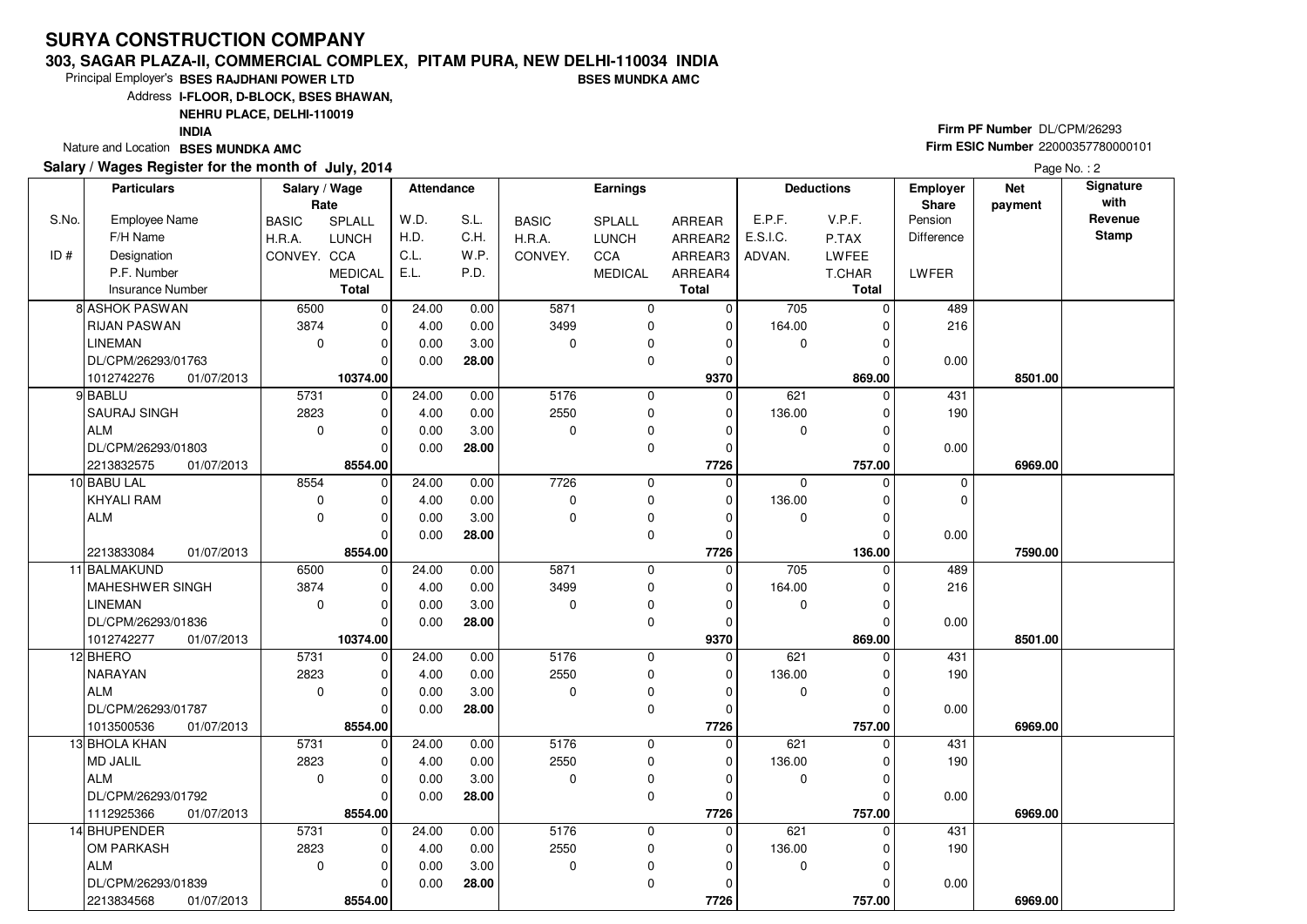#### **303, SAGAR PLAZA-II, COMMERCIAL COMPLEX, PITAM PURA, NEW DELHI-110034 INDIABSES MUNDKA AMC**

10374.00

**10374.00** 01/03/2014

2213832586

Principal Employer's**BSES RAJDHANI POWER LTD**

Address**I-FLOOR, D-BLOCK, BSES BHAWAN,**

**NEHRU PLACE, DELHI-110019**

**INDIA**

Nature and Location **BSES MUNDKA AMC** 

## **Salary / Wages Register for the month of July, 2014**

# **Firm PF Number** DL/CPM/26293 **Firm ESIC Number** <sup>22000357780000101</sup>

 **869.00 8501.00**

Page No.: 3

**BASIC**  H.R.A.CONVEY. CCA SPLALL LUNCH MEDICALARREAR ARREAR2 ARREAR3 ARREAR4**Total**S.No. $ID#$ Employee NameF/H Name Designation P.F. Number Insurance Number**Salary / Wage RateAttendance EarningsBASIC**  H.R.A.**CONVEY** SPLALL LUNCHC<sub>C</sub>A MEDICAL**Total**ADVAN.P.TAX LWFEE T.CHAR **Total**E.P.F. V.P.F. E.S.I.C.Pension DifferenceLWFER**Deductions Employer Share**W.D.H.D.C.L. E.L.S.L.C.H.W<sub>P</sub> P.D.**Net paymentSignature with Revenue StampParticulars** 5731 2823 $\overline{0}$  $\overline{0}$  $\overline{0}$  $\overline{0}$  $\overline{0}$ 8554.00  $\overline{0}$  $\overline{0}$  $\overline{0}$  $\overline{0}$   **7726** $\overline{0}$  5176 2550 $\overline{0}$  $\overline{0}$  $\overline{0}$  $\overline{0}$  $\overline{0}$  $\overline{621}$  0  $\overline{0}$  136.00 $\overline{0}$  $\overline{0}$  $\overline{0}$ 757.00  **757.00 6969.00** 431 190 0.0015 BIJENDER EIDAL SINGHALM DL/CPM/26293/01811 01/07/20132213832734 **8554.00** $\overline{0}$ 24.00 4.00 0.00 0.00 0.00 0.00 3.00 **28.00** 5731 2823 $\overline{0}$  $\overline{0}$  $\overline{0}$  $\overline{\phantom{0}}$ 8554.00  $\overline{0}$  $\overline{0}$  $\overline{0}$   **7726** $\overline{0}$  5176 2550 $\overline{0}$  $\overline{0}$  $\overline{0}$  $\overline{0}$  $\overline{0}$  621 0 $\overline{0}$  136.00 $\overline{0}$  $\overline{0}$  $\overline{0}$ 757.00  **757.00 6969.00** 431 190 0.0016 BIRENDRA MANDAL DASHARATH MANDALALM DL/CPM/26293/01853 20/09/20132213863216 **8554.00** $\overline{0}$  $24.00$  4.00 0.00 0.00 0.00 0.00 3.00 **28.00** 6500 3874 $\overline{0}$  $\overline{0}$  $\overline{0}$  $\overline{\phantom{0}}$ 10374.00  $\overline{0}$  $\overline{0}$  $\overline{0}$   **10039** $\overline{0}$  6290 3749 $\overline{0}$  $\overline{0}$  $\overline{0}$  $\overline{0}$  $\overline{0}$  755 0 $\overline{0}$  176.00 $\overline{0}$  $\overline{0}$  $\overline{0}$ 931.00  **931.00 9108.00** 524 231 0.00<sup>17</sup> CHANDGI RAM RAJ RAM MISHRAFITTER DL/CPM/26293/01764 **10374.00** 01/07/2013101274227826.00 4.00 0.00 0.00 0.00 0.00 1.00 **30.00** 5731 2823 $\overline{0}$  $\Omega$  $\overline{0}$  $\overline{0}$  $\overline{\phantom{0}}$ 8554.00  $\overline{0}$  $\overline{0}$  $\overline{0}$   **7726** $\overline{0}$  5176 2550 $\overline{0}$  $\overline{0}$  $\overline{0}$  $\overline{0}$  $\overline{0}$  621 0 $\overline{0}$  136.00 $\overline{0}$  $\overline{0}$  $\overline{0}$ 757.00  **757.00 6969.00** 431 190 0.0018 CHANDRASHEKHAR KU. AGAMLAL SENALM DL/CPM/26293/01817 01/07/20132213833080 **8554.00** $\overline{0}$ 24.00 4.00 0.00 0.00 0.00 0.00 3.00 **28.00** 6500 3874 $\overline{0}$  $\Omega$  $\Omega$  $\overline{\phantom{0}}$ 10374.00  $\overline{0}$  $\overline{0}$  $\overline{0}$   **9370** $\overline{0}$  5871 3499 $\overline{0}$  0 $\overline{0}$  $\overline{0}$  $\overline{0}$  705 0 $\overline{0}$  164.00 $\overline{0}$  $\overline{0}$  $\overline{0}$ 869.00  **869.00 8501.00** 489 216 0.0019 CHHOTU KUMAR GARBHI PRASAD SINGHLINEMAN DL/CPM/26293/01765 **10374.00** 01/07/2013101274228124.00 4.00 0.00 0.00 0.00 0.00 3.00 **28.00** 6500 3874 $\overline{0}$  $\overline{\phantom{0}}$  $\Omega$  $\Omega$  $\overline{\phantom{0}}$ 10374.00  $\overline{0}$  $\overline{0}$  $\overline{0}$   **9370** $\overline{0}$  5871 3499 $\overline{0}$  0 $\overline{0}$  $\overline{0}$  $\overline{0}$  705 0 $\overline{0}$  164.00 $\overline{0}$  $\overline{0}$  $\overline{0}$ 869.00  **869.00 8501.00** 489 216 0.0020 DEEPAK KUMARRAM NIWASHLINEMAN DL/CPM/26293/01794 **10374.00** 01/07/2013111395714324.00 4.00 0.00 0.00 0.00 0.00 3.00 **28.00** $6500$  3874 $\overline{\phantom{0}}$  $\overline{0}$  $\overline{\phantom{0}}$  $\Omega$  $\overline{\phantom{0}}$  $\overline{0}$  $\overline{0}$  $\overline{0}$ 5871 3499 $\overline{\phantom{0}}$  $\overline{0}$  $\overline{0}$  $\overline{0}$  $\overline{0}$  $\overline{705}$  0  $\overline{0}$  164.00 $\Omega$  $\overline{0}$  $\overline{0}$  489 216 0.0021 DILIP SINGH LT. PARSADI SINGHLINEMAN DL/CPM/26293/01806 $24.00$  4.00 0.00 0.00 $0.00$  0.00 3.00**28.00**

 **9370**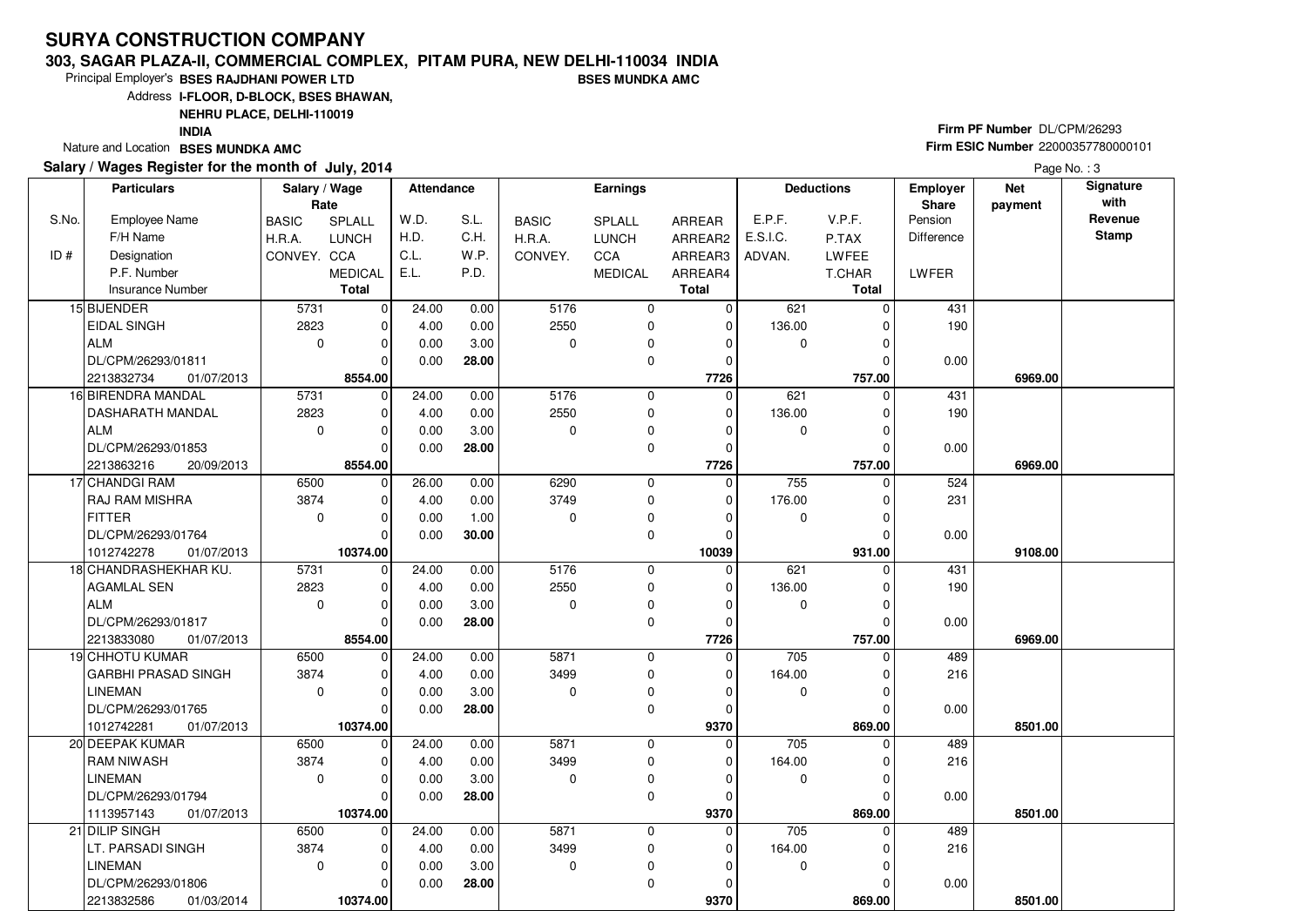### **303, SAGAR PLAZA-II, COMMERCIAL COMPLEX, PITAM PURA, NEW DELHI-110034 INDIABSES MUNDKA AMC**

8554.00

02/09/2013

2213857489 **8554.00**

Principal Employer's**BSES RAJDHANI POWER LTD**

Address**I-FLOOR, D-BLOCK, BSES BHAWAN,**

**NEHRU PLACE, DELHI-110019**

**INDIA**

Nature and Location **BSES MUNDKA AMC** 

## **Salary / Wages Register for the month of July, 2014**

# **Firm PF Number** DL/CPM/26293 **Firm ESIC Number** <sup>22000357780000101</sup>

 **757.00 6969.00**

|       | Salary / Wages Register for the month of July, 2014 |              |                                            |                   |       |              |                |                |                  | Page No.: 4       |                          |                       |                          |
|-------|-----------------------------------------------------|--------------|--------------------------------------------|-------------------|-------|--------------|----------------|----------------|------------------|-------------------|--------------------------|-----------------------|--------------------------|
|       | <b>Particulars</b>                                  |              | Salary / Wage<br><b>Attendance</b><br>Rate |                   |       |              | Earnings       |                |                  | <b>Deductions</b> | <b>Employer</b><br>Share | <b>Net</b><br>payment | <b>Signature</b><br>with |
| S.No. | Employee Name                                       | <b>BASIC</b> | SPLALL                                     | W.D.              | S.L.  | <b>BASIC</b> | SPLALL         | ARREAR         | E.P.F.           | V.P.F.            | Pension                  |                       | Revenue                  |
|       | F/H Name                                            | H.R.A.       | <b>LUNCH</b>                               | H.D.              | C.H.  | H.R.A.       | <b>LUNCH</b>   | ARREAR2        | E.S.I.C.         | P.TAX             | <b>Difference</b>        |                       | <b>Stamp</b>             |
| ID#   | Designation                                         | CONVEY. CCA  |                                            | C.L.              | W.P.  | CONVEY.      | CCA            | ARREAR3        | ADVAN.           | LWFEE             |                          |                       |                          |
|       | P.F. Number                                         |              | <b>MEDICAL</b>                             | E.L.              | P.D.  |              | <b>MEDICAL</b> | ARREAR4        |                  | T.CHAR            | LWFER                    |                       |                          |
|       | <b>Insurance Number</b>                             |              | <b>Total</b>                               |                   |       |              |                | <b>Total</b>   |                  | <b>Total</b>      |                          |                       |                          |
|       | 22 DINKAR KUMAR SEN                                 | 6500         | 0                                          | 24.00             | 0.00  | 5871         | $\mathbf 0$    | 0              | 705              | 0                 | 489                      |                       |                          |
|       | <b>AGAMLAL SEN</b>                                  | 3874         | $\mathbf 0$                                | 4.00              | 0.00  | 3499         | $\mathbf 0$    | 0              | 164.00           | 0                 | 216                      |                       |                          |
|       | <b>LINEMAN</b>                                      | $\mathbf 0$  | $\overline{0}$                             | 0.00              | 3.00  | $\mathbf 0$  | 0              | 0              | $\mathbf 0$      | 0                 |                          |                       |                          |
|       | DL/CPM/26293/01760                                  |              | $\Omega$                                   | 0.00              | 28.00 |              | 0              | $\mathbf 0$    |                  | U                 | 0.00                     |                       |                          |
|       | 1010079092<br>01/07/2013                            |              | 10374.00                                   |                   |       |              |                | 9370           |                  | 869.00            |                          | 8501.00               |                          |
| 23    | <b>GAUTAM KUMAR</b>                                 | 6500         | $\mathbf 0$                                | 24.00             | 0.00  | 5871         | 0              | 0              | 705              | 0                 | 489                      |                       |                          |
|       | SRIDHAR SINGH                                       | 3874         | $\overline{0}$                             | 4.00              | 0.00  | 3499         | $\mathbf 0$    | 0              | 164.00           | 0                 | 216                      |                       |                          |
|       | <b>LINEMAN</b>                                      | $\mathbf 0$  | $\overline{0}$                             | 0.00              | 3.00  | $\Omega$     | 0              | $\overline{0}$ | $\mathbf 0$      | 0                 |                          |                       |                          |
|       | DL/CPM/26293/01813                                  |              | $\Omega$                                   | 0.00              | 28.00 |              | $\mathbf 0$    | $\mathbf 0$    |                  | U                 | 0.00                     |                       |                          |
|       | 2213832745<br>01/07/2013                            |              | 10374.00                                   |                   |       |              |                | 9370           |                  | 869.00            |                          | 8501.00               |                          |
|       | 24 GOVIND                                           | 6500         | $\mathbf 0$                                | 24.00             | 0.00  | 5871         | 0              | $\pmb{0}$      | 705              | 0                 | 489                      |                       |                          |
|       | <b>DILIP SINGH</b>                                  | 3874         | $\overline{0}$                             | 4.00              | 0.00  | 3499         | $\mathbf 0$    | $\mathbf 0$    | 164.00           | 0                 | 216                      |                       |                          |
|       | <b>LINEMAN</b>                                      | $\Omega$     | $\Omega$                                   | 0.00              | 3.00  | $\Omega$     | 0              | 0              | 0                | 0                 |                          |                       |                          |
|       | DL/CPM/26293/01808                                  |              | $\Omega$                                   | 0.00              | 28.00 |              | 0              | 0              |                  | U                 | 0.00                     |                       |                          |
|       | 2213832598<br>01/07/2013                            |              | 10374.00                                   |                   |       |              |                | 9370           |                  | 869.00            |                          | 8501.00               |                          |
|       | 25 GUDDU SINGH                                      | 6500         | $\mathbf 0$                                | 24.00             | 0.00  | 5871         | 0              | $\mathbf 0$    | 705              | 0                 | 489                      |                       |                          |
|       | <b>SAURAJ SINGH</b>                                 | 3874         | $\Omega$                                   | 4.00              | 0.00  | 3499         | 0              | $\mathbf 0$    | 164.00           | 0                 | 216                      |                       |                          |
|       | <b>LINEMAN</b>                                      | $\mathbf 0$  | $\overline{0}$                             | 0.00              | 3.00  | $\mathbf 0$  | 0              | 0              | 0                | 0                 |                          |                       |                          |
|       | DL/CPM/26293/01832                                  |              | $\Omega$                                   | 0.00              | 28.00 |              | 0              | $\mathbf 0$    |                  | O                 | 0.00                     |                       |                          |
|       | 1012742408<br>01/07/2013                            |              | 10374.00                                   |                   |       |              |                | 9370           |                  | 869.00            |                          | 8501.00               |                          |
|       | 26 HIRA                                             | 6500         | $\mathbf 0$                                | 24.00             | 0.00  | 5871         | 0              | $\mathbf 0$    | $\overline{705}$ | n                 | 489                      |                       |                          |
|       | CHHABU SINGH                                        | 3874         | $\mathbf 0$                                | 4.00              | 0.00  | 3499         | 0              | $\mathbf 0$    | 164.00           | 0                 | 216                      |                       |                          |
|       | <b>LINEMAN</b>                                      | $\mathbf 0$  | $\overline{0}$                             | 0.00              | 3.00  | $\mathbf 0$  | 0              | $\mathbf 0$    | $\mathbf 0$      | 0                 |                          |                       |                          |
|       | DL/CPM/26293/01784                                  |              | $\Omega$                                   | 0.00              | 28.00 |              | 0              | 0              |                  | O                 | 0.00                     |                       |                          |
|       | 1013034860<br>01/07/2013                            |              | 10374.00                                   |                   |       |              |                | 9370           |                  | 869.00            |                          | 8501.00               |                          |
|       | 27 JASWANT                                          | 5731         | $\mathbf 0$                                | $\frac{1}{24.00}$ | 0.00  | 5176         | 0              | 0              | 621              | U                 | 431                      |                       |                          |
|       | <b>BALWANT</b>                                      | 2823         | $\overline{0}$                             | 4.00              | 0.00  | 2550         | 0              | 0              | 136.00           | 0                 | 190                      |                       |                          |
|       | <b>ALM</b>                                          | $\mathbf 0$  | $\Omega$                                   | 0.00              | 3.00  | $\mathbf 0$  | 0              | 0              | $\mathbf 0$      | $\Omega$          |                          |                       |                          |
|       | DL/CPM/26293/01824                                  |              | $\Omega$                                   | 0.00              | 28.00 |              | $\mathbf 0$    | $\Omega$       |                  | U                 | 0.00                     |                       |                          |
|       | 2213833549<br>01/07/2013                            |              | 8554.00                                    |                   |       |              |                | 7726           |                  | 757.00            |                          | 6969.00               |                          |
|       | 28 JITENDRA PRASAD GUPTA                            | 5731         | $\mathbf 0$                                | 24.00             | 0.00  | 5176         | 0              | 0              | 621              | U                 | 431                      |                       |                          |
|       | PUNIT LAL PRASAD                                    | 2823         | $\Omega$                                   | 4.00              | 0.00  | 2550         | $\Omega$       | $\mathbf 0$    | 136.00           | 0                 | 190                      |                       |                          |
|       | <b>ALM</b>                                          | $\mathbf 0$  | $\Omega$                                   | 0.00              | 3.00  | $\mathbf 0$  | 0              | $\mathbf 0$    | 0                | 0                 |                          |                       |                          |
|       | DL/CPM/26293/01846                                  |              | $\Omega$                                   | 0.00              | 28.00 |              | $\Omega$       | $\Omega$       |                  | $\Omega$          | 0.00                     |                       |                          |

 **7726**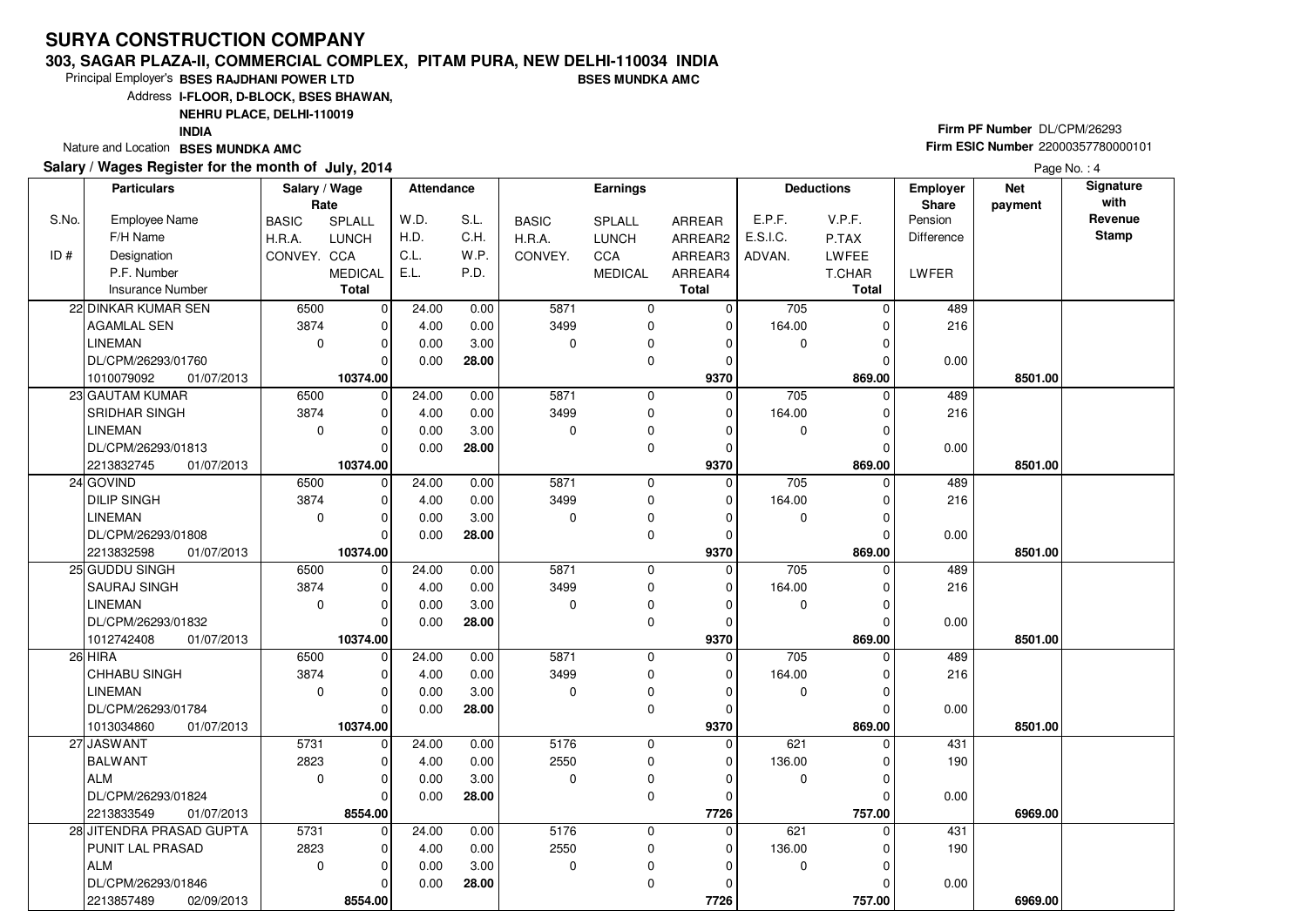### **303, SAGAR PLAZA-II, COMMERCIAL COMPLEX, PITAM PURA, NEW DELHI-110034 INDIABSES MUNDKA AMC**

10374.00

**10374.00** 01/10/2013

1013588462

Principal Employer's**BSES RAJDHANI POWER LTD**

Address**I-FLOOR, D-BLOCK, BSES BHAWAN,**

**NEHRU PLACE, DELHI-110019**

**INDIA**

Nature and Location **BSES MUNDKA AMC** 

## **Salary / Wages Register for the month of July, 2014**

# **Firm PF Number** DL/CPM/26293 **Firm ESIC Number** <sup>22000357780000101</sup>

 **869.00 8501.00**

|       | Salary / Wages Register for the month of July, 2014 |               |                |                   |       |              |                |              |                  |                   | Page No.: 5  |            |              |
|-------|-----------------------------------------------------|---------------|----------------|-------------------|-------|--------------|----------------|--------------|------------------|-------------------|--------------|------------|--------------|
|       | <b>Particulars</b>                                  | Salary / Wage |                | <b>Attendance</b> |       |              | Earnings       |              |                  | <b>Deductions</b> | Employer     | <b>Net</b> | Signature    |
|       |                                                     | Rate          |                |                   |       |              |                |              |                  |                   | Share        | payment    | with         |
| S.No. | <b>Employee Name</b>                                | <b>BASIC</b>  | SPLALL         | W.D.              | S.L.  | <b>BASIC</b> | SPLALL         | ARREAR       | E.P.F.           | V.P.F.            | Pension      |            | Revenue      |
|       | F/H Name                                            | H.R.A.        | <b>LUNCH</b>   | H.D.              | C.H.  | H.R.A.       | <b>LUNCH</b>   | ARREAR2      | E.S.I.C.         | P.TAX             | Difference   |            | <b>Stamp</b> |
| ID#   | Designation                                         | CONVEY. CCA   |                | C.L.              | W.P.  | CONVEY.      | <b>CCA</b>     | ARREAR3      | ADVAN.           | <b>LWFEE</b>      |              |            |              |
|       | P.F. Number                                         |               | <b>MEDICAL</b> | E.L.              | P.D.  |              | <b>MEDICAL</b> | ARREAR4      |                  | T.CHAR            | <b>LWFER</b> |            |              |
|       | <b>Insurance Number</b>                             |               | <b>Total</b>   |                   |       |              |                | <b>Total</b> |                  | <b>Total</b>      |              |            |              |
|       | 29 KAILASH SHARMA                                   | 5731          | 0              | 24.00             | 0.00  | 5176         | 0              | 0            | 621              | 0                 | 431          |            |              |
|       | KISHAN SHARMA                                       | 2823          | $\Omega$       | 4.00              | 0.00  | 2550         | 0              | 0            | 136.00           | 0                 | 190          |            |              |
|       | <b>ALM</b>                                          | $\mathbf 0$   | $\mathbf 0$    | 0.00              | 3.00  | $\mathbf 0$  | 0              | $\Omega$     | $\Omega$         | $\Omega$          |              |            |              |
|       | DL/CPM/26293/01833                                  |               | $\Omega$       | 0.00              | 28.00 |              | 0              | $\mathbf 0$  |                  | $\Omega$          | 0.00         |            |              |
|       | 1013466763<br>01/07/2013                            |               | 8554.00        |                   |       |              |                | 7726         |                  | 757.00            |              | 6969.00    |              |
|       | 30 KAILASH SINGH                                    | 6500          | $\mathbf 0$    | 24.00             | 0.00  | 5871         | 0              | 0            | 705              | 0                 | 489          |            |              |
|       | SIKENDER SINGH                                      | 3874          | $\Omega$       | 4.00              | 0.00  | 3499         | $\mathbf 0$    | $\mathbf 0$  | 164.00           | $\Omega$          | 216          |            |              |
|       | <b>LINEMAN</b>                                      | $\Omega$      | $\Omega$       | 0.00              | 3.00  | $\mathbf 0$  | 0              | $\Omega$     | $\Omega$         | $\Omega$          |              |            |              |
|       | DL/CPM/26293/01779                                  |               | $\Omega$       | 0.00              | 28.00 |              | 0              | $\Omega$     |                  | $\Omega$          | 0.00         |            |              |
|       | 1012925370<br>01/07/2013                            |               | 10374.00       |                   |       |              |                | 9370         |                  | 869.00            |              | 8501.00    |              |
|       | 31 KANHAIYA KUMAR                                   | 5731          | $\mathbf 0$    | 24.00             | 0.00  | 5176         | 0              | 0            | 621              | 0                 | 431          |            |              |
|       | <b>LAL CHAND</b>                                    | 2823          | $\Omega$       | 4.00              | 0.00  | 2550         | $\mathbf 0$    | $\mathbf 0$  | 136.00           | $\Omega$          | 190          |            |              |
|       | <b>ALM</b>                                          | $\mathbf 0$   | $\Omega$       | 0.00              | 3.00  | $\mathbf 0$  | 0              | $\Omega$     | $\Omega$         | $\mathbf 0$       |              |            |              |
|       | DL/CPM/26293/01767                                  |               | $\Omega$       | 0.00              | 28.00 |              | 0              | $\Omega$     |                  | $\Omega$          | 0.00         |            |              |
|       | 1012742402<br>01/07/2013                            |               | 8554.00        |                   |       |              |                | 7726         |                  | 757.00            |              | 6969.00    |              |
|       | 32 KANHAIYA KUMAR                                   | 6500          | 0              | 15.00             | 0.00  | 3565         | $\mathbf 0$    | 0            | 428              | 0                 | 297          |            |              |
|       | KISHAN SINGH                                        | 3874          | $\Omega$       | 2.00              | 0.00  | 2124         | 0              | $\Omega$     | 100.00           | $\mathbf 0$       | 131          |            |              |
|       | <b>LINEMAN</b>                                      | 0             | $\Omega$       | 0.00              | 14.00 | $\mathbf 0$  | 0              | $\Omega$     | $\mathbf 0$      | $\Omega$          |              |            |              |
|       | DL/CPM/26293/01791                                  |               | $\Omega$       | 0.00              | 17.00 |              | 0              | $\Omega$     |                  | $\Omega$          | 0.00         |            |              |
|       | 1112779267<br>01/07/2013                            |               | 10374.00       |                   |       |              |                | 5689         |                  | 528.00            |              | 5161.00    |              |
|       | 33 KAPIL                                            | 6500          | $\Omega$       | 24.00             | 0.00  | 5871         | $\mathbf 0$    | $\Omega$     | 705              |                   | 489          |            |              |
|       | CHHOTU PRASAD SINGH                                 | 3874          | $\Omega$       | 4.00              | 0.00  | 3499         | 0              | $\Omega$     | 164.00           | $\Omega$          | 216          |            |              |
|       | <b>LINEMAN</b>                                      | $\mathbf 0$   | $\Omega$       | 0.00              | 3.00  | $\mathbf 0$  | 0              | $\Omega$     | $\Omega$         | $\Omega$          |              |            |              |
|       | DL/CPM/26293/01768                                  |               | $\Omega$       | 0.00              | 28.00 |              | 0              | $\Omega$     |                  | $\Omega$          | 0.00         |            |              |
|       | 1012742400<br>01/07/2013                            |               | 10374.00       |                   |       |              |                | 9370         |                  | 869.00            |              | 8501.00    |              |
|       | 34 KIRPAL SINGH                                     | 6500          | $\mathbf 0$    | 24.00             | 0.00  | 5871         | $\mathbf 0$    | $\Omega$     | 705              | $\Omega$          | 489          |            |              |
|       | MAHENDRA SINGH                                      | 3874          | $\mathbf 0$    | 4.00              | 0.00  | 3499         | 0              | $\mathbf 0$  | 164.00           | $\Omega$          | 216          |            |              |
|       | <b>LINEMAN</b>                                      | $\mathbf 0$   | $\Omega$       | 0.00              | 3.00  | $\mathbf 0$  | 0              | $\Omega$     | $\Omega$         | $\Omega$          |              |            |              |
|       | DL/CPM/26293/01835                                  |               | $\Omega$       | 0.00              | 28.00 |              | 0              | $\Omega$     |                  | $\Omega$          | 0.00         |            |              |
|       | 1013528814<br>01/07/2013                            |               | 10374.00       |                   |       |              |                | 9370         |                  | 869.00            |              | 8501.00    |              |
|       | 35 LAL CHAND                                        | 6500          | $\mathbf 0$    | 24.00             | 0.00  | 5871         | $\mathbf 0$    | $\Omega$     | $\overline{705}$ | $\Omega$          | 489          |            |              |
|       | <b>SITA RAM</b>                                     | 3874          | $\Omega$       | 4.00              | 0.00  | 3499         | 0              | $\mathbf 0$  | 164.00           | 0                 | 216          |            |              |
|       | <b>LINEMAN</b>                                      | 0             | $\Omega$       | 0.00              | 3.00  | $\mathbf 0$  | $\Omega$       | $\Omega$     | $\mathbf 0$      | $\mathbf 0$       |              |            |              |
|       | DL/CPM/26293/01855                                  |               | 0              | 0.00              | 28.00 |              | $\Omega$       | $\mathbf 0$  |                  | $\mathbf 0$       | 0.00         |            |              |

 **9370**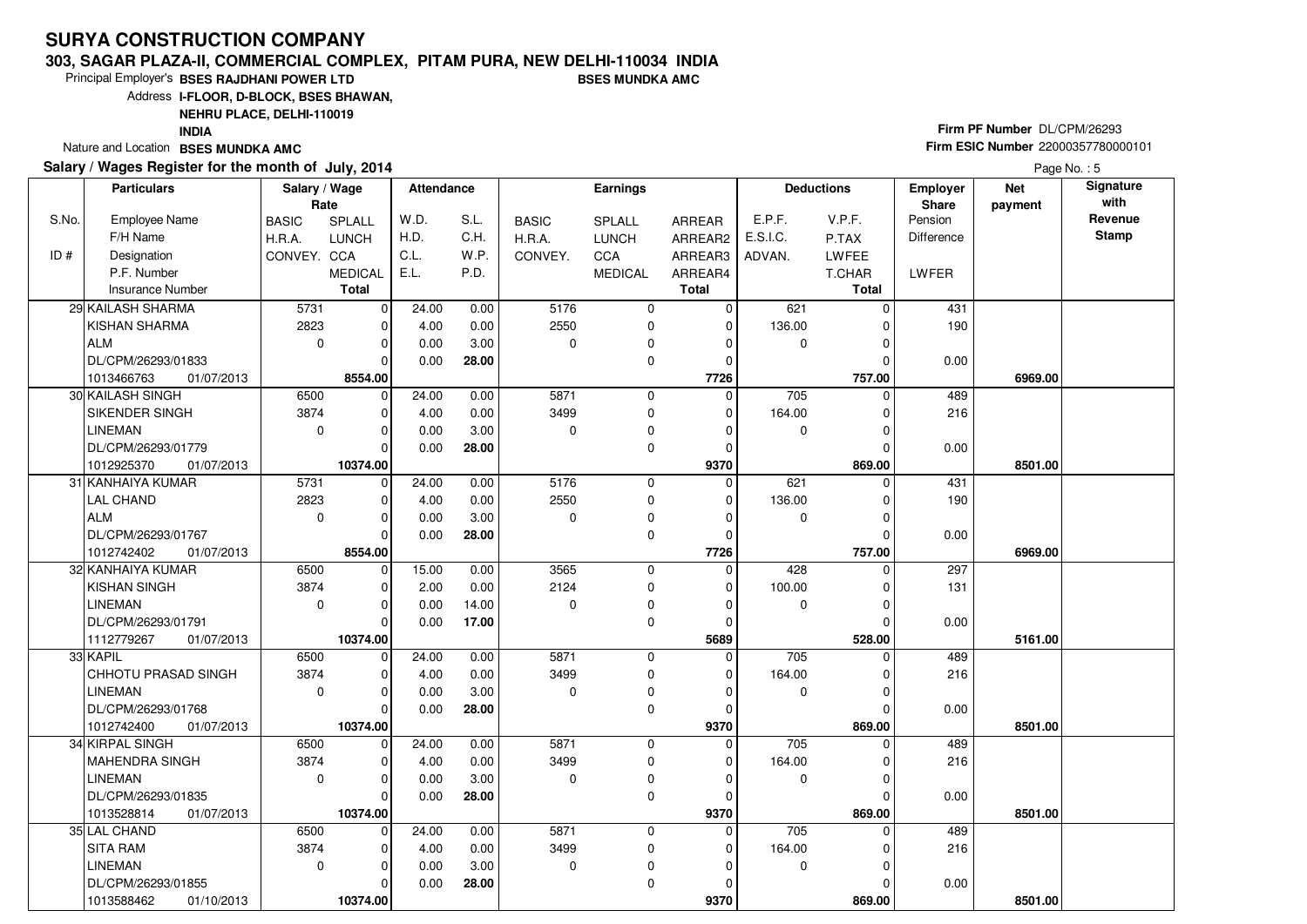### **303, SAGAR PLAZA-II, COMMERCIAL COMPLEX, PITAM PURA, NEW DELHI-110034 INDIABSES MUNDKA AMC**

8554.00

01/07/2013

1012742438 **8554.00**

Principal Employer's**BSES RAJDHANI POWER LTD**

Address**I-FLOOR, D-BLOCK, BSES BHAWAN,**

**NEHRU PLACE, DELHI-110019**

**INDIA**

Nature and Location **BSES MUNDKA AMC** 

## **Salary / Wages Register for the month of July, 2014**

# **Firm PF Number** DL/CPM/26293 **Firm ESIC Number** <sup>22000357780000101</sup>

 **757.00 6969.00**

|       | Salary / Wages Register for the month of July, 2014 |               |              |                   |       |              |                 |              |             |                   |                 |            | Page No.: 6  |
|-------|-----------------------------------------------------|---------------|--------------|-------------------|-------|--------------|-----------------|--------------|-------------|-------------------|-----------------|------------|--------------|
|       | <b>Particulars</b>                                  | Salary / Wage |              | <b>Attendance</b> |       |              | <b>Earnings</b> |              |             | <b>Deductions</b> | <b>Employer</b> | <b>Net</b> | Signature    |
|       |                                                     | Rate          |              |                   |       |              |                 |              |             |                   | <b>Share</b>    | payment    | with         |
| S.No. | Employee Name                                       | <b>BASIC</b>  | SPLALL       | W.D.              | S.L.  | <b>BASIC</b> | SPLALL          | ARREAR       | E.P.F.      | V.P.F.            | Pension         |            | Revenue      |
|       | F/H Name                                            | H.R.A.        | <b>LUNCH</b> | H.D.              | C.H.  | H.R.A.       | <b>LUNCH</b>    | ARREAR2      | E.S.I.C.    | P.TAX             | Difference      |            | <b>Stamp</b> |
| ID#   | Designation                                         | CONVEY. CCA   |              | C.L.              | W.P.  | CONVEY.      | CCA             | ARREAR3      | ADVAN.      | LWFEE             |                 |            |              |
|       | P.F. Number                                         |               | MEDICAL      | E.L.              | P.D.  |              | <b>MEDICAL</b>  | ARREAR4      |             | T.CHAR            | LWFER           |            |              |
|       | Insurance Number                                    |               | <b>Total</b> |                   |       |              |                 | <b>Total</b> |             | <b>Total</b>      |                 |            |              |
|       | 36 LAXMAN SINGH                                     | 5731          | $\mathbf 0$  | 24.00             | 0.00  | 5176         | $\mathbf 0$     | $\Omega$     | 621         | $\Omega$          | 431             |            |              |
|       | <b>DIPTI SINGH</b>                                  | 2823          | 0            | 4.00              | 0.00  | 2550         | 0               | $\Omega$     | 136.00      | 0                 | 190             |            |              |
|       | <b>ALM</b>                                          | $\mathbf 0$   | $\mathsf 0$  | 0.00              | 3.00  | $\mathbf 0$  | 0               | $\Omega$     | $\mathbf 0$ | 0                 |                 |            |              |
|       | DL/CPM/26293/01789                                  |               | $\Omega$     | 0.00              | 28.00 |              | 0               | 0            |             | U                 | 0.00            |            |              |
|       | 1013644118<br>01/07/2013                            |               | 8554.00      |                   |       |              |                 | 7726         |             | 757.00            |                 | 6969.00    |              |
|       | 37 MADHAB ROY                                       | 6500          | $\Omega$     | 24.00             | 0.00  | 5871         | $\mathbf 0$     | $\Omega$     | 705         | $\Omega$          | 489             |            |              |
|       | <b>BECHAN ROY</b>                                   | 3874          | 0            | 4.00              | 0.00  | 3499         | 0               | $\Omega$     | 164.00      | $\Omega$          | 216             |            |              |
|       | <b>LINEMAN</b>                                      | $\mathbf 0$   | 0            | 0.00              | 3.00  | $\mathbf 0$  | 0               | $\Omega$     | $\mathbf 0$ | 0                 |                 |            |              |
|       | DL/CPM/26293/01877                                  |               | $\Omega$     | 0.00              | 28.00 |              | 0               |              |             | 0                 | 0.00            |            |              |
|       | 2213915243<br>14/04/2014                            |               | 10374.00     |                   |       |              |                 | 9370         |             | 869.00            |                 | 8501.00    |              |
|       | 38 MAHESH CHAND                                     | 6500          | $\mathbf 0$  | 24.00             | 0.00  | 5871         | 0               | $\Omega$     | 705         | 0                 | 489             |            |              |
|       | LT GYAN CHAND                                       | 3874          | 0            | 4.00              | 0.00  | 3499         | 0               | $\Omega$     | 164.00      | 0                 | 216             |            |              |
|       | <b>LINEMAN</b>                                      | $\mathbf 0$   | 0            | 0.00              | 3.00  | $\mathbf 0$  | 0               | $\Omega$     | $\Omega$    | $\Omega$          |                 |            |              |
|       | DL/CPM/26293/01769                                  |               | $\Omega$     | 0.00              | 28.00 |              | 0               | $\Omega$     |             | 0                 | 0.00            |            |              |
|       | 1012742402<br>01/07/2013                            |               | 10374.00     |                   |       |              |                 | 9370         |             | 869.00            |                 | 8501.00    |              |
|       | 39 MANOJ                                            | 6500          | $\mathbf 0$  | 24.00             | 0.00  | 5871         | $\mathbf 0$     | $\Omega$     | 705         | $\mathbf 0$       | 489             |            |              |
|       | RAM CHANDER                                         | 3874          | 0            | 4.00              | 0.00  | 3499         | 0               | $\Omega$     | 164.00      | $\Omega$          | 216             |            |              |
|       | <b>ALM</b>                                          | 0             | 0            | 0.00              | 3.00  | 0            | 0               | $\Omega$     | 0           | 0                 |                 |            |              |
|       | DL/CPM/26293/01854                                  |               | $\Omega$     | 0.00              | 28.00 |              | 0               | $\Omega$     |             | $\Omega$          | 0.00            |            |              |
|       | 2213863777<br>20/09/2013                            |               | 10374.00     |                   |       |              |                 | 9370         |             | 869.00            |                 | 8501.00    |              |
|       | 40 MANOJ SINGH                                      | 5731          | $\mathbf 0$  | 24.00             | 0.00  | 5176         | $\mathbf 0$     | $\mathbf 0$  | 621         | $\mathbf 0$       | 431             |            |              |
|       | KALESHWAR SINGH                                     | 2823          | 0            | 4.00              | 0.00  | 2550         | 0               | $\Omega$     | 136.00      | $\Omega$          | 190             |            |              |
|       | <b>ALM</b>                                          | 0             | 0            | 0.00              | 3.00  | 0            | 0               | $\Omega$     | $\mathbf 0$ | $\Omega$          |                 |            |              |
|       | DL/CPM/26293/01848                                  |               | $\Omega$     | 0.00              | 28.00 |              | 0               | $\Omega$     |             | 0                 | 0.00            |            |              |
|       | 2213857521<br>02/09/2013                            |               | 8554.00      |                   |       |              |                 | 7726         |             | 757.00            |                 | 6969.00    |              |
|       | 41 MD SALAHDDIN ANSARI                              | 5731          | $\mathbf 0$  | 24.00             | 0.00  | 5176         | 0               | $\mathbf 0$  | 621         | $\mathbf 0$       | 431             |            |              |
|       | <b>MD ISRAIL</b>                                    | 2823          | $\mathbf 0$  | 4.00              | 0.00  | 2550         | 0               | $\Omega$     | 136.00      | $\Omega$          | 190             |            |              |
|       | <b>ALM</b>                                          | 0             | $\mathbf 0$  | 0.00              | 3.00  | 0            | 0               | $\Omega$     | $\mathbf 0$ | 0                 |                 |            |              |
|       | DL/CPM/26293/01770                                  |               | $\Omega$     | 0.00              | 28.00 |              | 0               | $\Omega$     |             | 0                 | 0.00            |            |              |
|       | 1012742404<br>01/07/2013                            |               | 8554.00      |                   |       |              |                 | 7726         |             | 757.00            |                 | 6969.00    |              |
|       | 42 MOOL CHAND                                       | 5731          | $\mathbf 0$  | 24.00             | 0.00  | 5176         | $\mathbf 0$     | $\mathbf 0$  | 621         | $\mathbf 0$       | 431             |            |              |
|       | <b>BHURA LAL</b>                                    | 2823          | 0            | 4.00              | 0.00  | 2550         | 0               | $\Omega$     | 136.00      | 0                 | 190             |            |              |
|       | <b>ALM</b>                                          | $\mathbf 0$   | 0            | 0.00              | 3.00  | 0            | 0               | $\Omega$     | $\mathbf 0$ | 0                 |                 |            |              |
|       | DL/CPM/26293/01778                                  |               | $\Omega$     | 0.00              | 28.00 |              | 0               | $\Omega$     |             | $\Omega$          | 0.00            |            |              |

 **7726**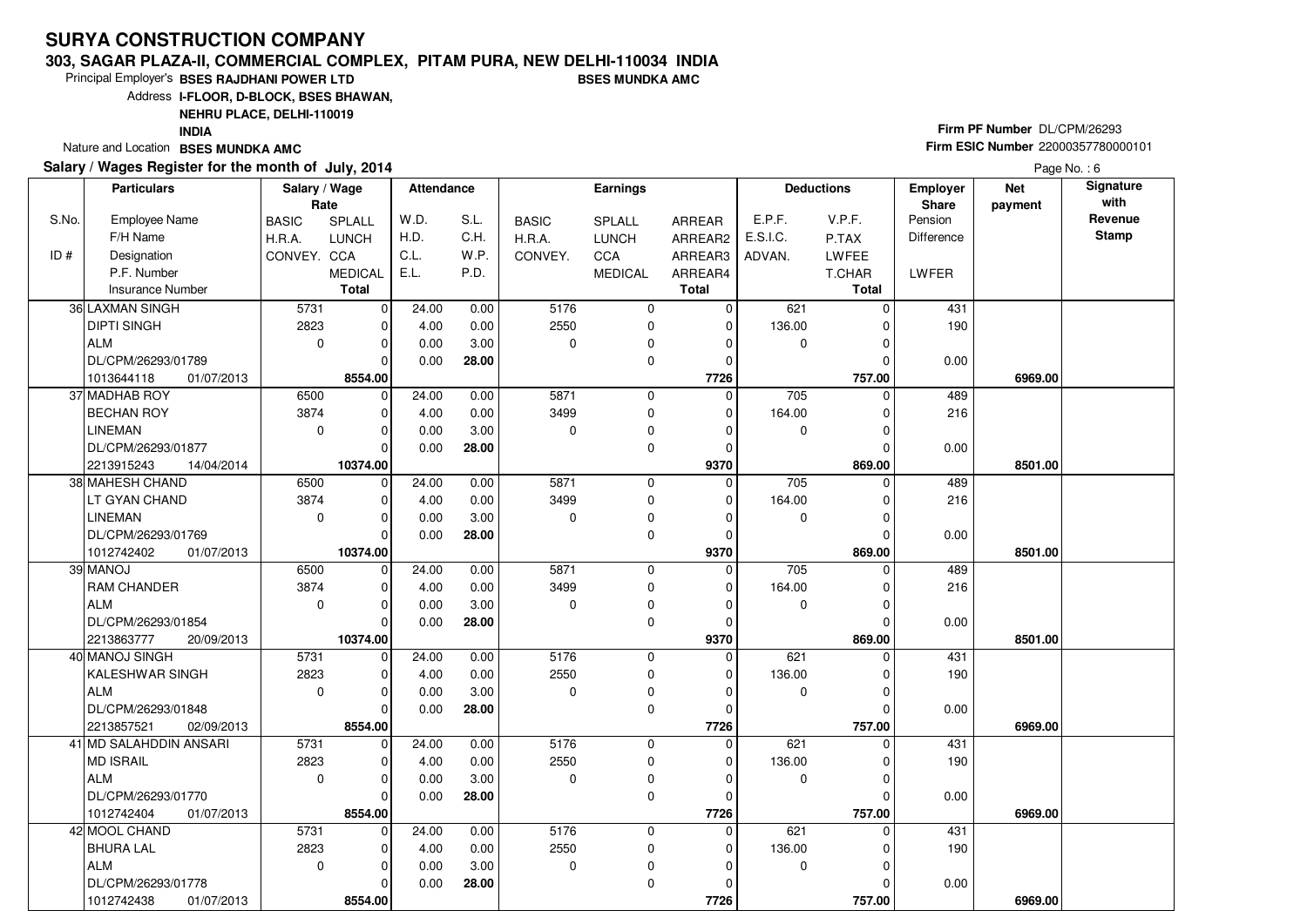### **303, SAGAR PLAZA-II, COMMERCIAL COMPLEX, PITAM PURA, NEW DELHI-110034 INDIABSES MUNDKA AMC**

 $\overline{0}$ 10374.00 0.00 **28.00**

**10374.00** 01/07/2013

Principal Employer's**BSES RAJDHANI POWER LTD**

Address**I-FLOOR, D-BLOCK, BSES BHAWAN,**

**NEHRU PLACE, DELHI-110019**

**INDIA**

Nature and Location **BSES MUNDKA AMC** 

DL/CPM/26293/01812

2213832739

## **Salary / Wages Register for the month of July, 2014**

# **Firm PF Number** DL/CPM/26293 **Firm ESIC Number** <sup>22000357780000101</sup>

 **869.00 8501.00**

| Salary / Wages Register for the month of July, 2014 |                          |               |                |                   |       |              |                 |               |                  | Page No.: 7       |                          |                       |                   |
|-----------------------------------------------------|--------------------------|---------------|----------------|-------------------|-------|--------------|-----------------|---------------|------------------|-------------------|--------------------------|-----------------------|-------------------|
|                                                     | <b>Particulars</b>       | Salary / Wage | Rate           | <b>Attendance</b> |       |              | <b>Earnings</b> |               |                  | <b>Deductions</b> | <b>Employer</b><br>Share | <b>Net</b><br>payment | Signature<br>with |
| S.No.                                               | Employee Name            | <b>BASIC</b>  | SPLALL         | W.D.              | S.L.  | <b>BASIC</b> | SPLALL          | <b>ARREAR</b> | E.P.F.           | V.P.F.            | Pension                  |                       | Revenue           |
|                                                     | F/H Name                 | H.R.A.        | <b>LUNCH</b>   | H.D.              | C.H.  | H.R.A.       | <b>LUNCH</b>    | ARREAR2       | E.S.I.C.         | P.TAX             | Difference               |                       | <b>Stamp</b>      |
| ID#                                                 | Designation              | CONVEY. CCA   |                | C.L.              | W.P.  | CONVEY.      | <b>CCA</b>      | ARREAR3       | ADVAN.           | LWFEE             |                          |                       |                   |
|                                                     | P.F. Number              |               | <b>MEDICAL</b> | E.L.              | P.D.  |              | <b>MEDICAL</b>  | ARREAR4       |                  | T.CHAR            | LWFER                    |                       |                   |
|                                                     | Insurance Number         |               | <b>Total</b>   |                   |       |              |                 | <b>Total</b>  |                  | <b>Total</b>      |                          |                       |                   |
|                                                     | 43 MUKESH SINGH          | 6500          | $\mathbf 0$    | 24.00             | 0.00  | 5871         | $\mathbf 0$     | $\Omega$      | 705              | $\Omega$          | 489                      |                       |                   |
|                                                     | <b>ARJUN SINGH</b>       | 3874          | $\Omega$       | 4.00              | 0.00  | 3499         | $\mathbf 0$     | $\Omega$      | 164.00           | O                 | 216                      |                       |                   |
|                                                     | <b>LINEMAN</b>           | $\Omega$      | $\Omega$       | 0.00              | 3.00  | $\Omega$     | 0               |               | $\Omega$         | $\Omega$          |                          |                       |                   |
|                                                     | DL/CPM/26293/01801       |               | $\Omega$       | 0.00              | 28.00 |              | 0               | O             |                  | 0                 | 0.00                     |                       |                   |
|                                                     | 2213034863<br>01/07/2013 |               | 10374.00       |                   |       |              |                 | 9370          |                  | 869.00            |                          | 8501.00               |                   |
|                                                     | 44 NARAYAN               | 5731          | $\mathbf 0$    | 24.00             | 0.00  | 5176         | $\mathbf 0$     | 0             | 621              | $\Omega$          | 431                      |                       |                   |
|                                                     | <b>RAM PRASAD</b>        | 2823          | $\mathbf 0$    | 4.00              | 0.00  | 2550         | 0               |               | 136.00           | 0                 | 190                      |                       |                   |
|                                                     | <b>ALM</b>               | 0             | $\mathbf 0$    | 0.00              | 3.00  | 0            | 0               | $\Omega$      | $\Omega$         | 0                 |                          |                       |                   |
|                                                     | DL/CPM/26293/01771       |               | $\Omega$       | 0.00              | 28.00 |              | $\mathbf 0$     | $\Omega$      |                  | $\Omega$          | 0.00                     |                       |                   |
|                                                     | 1012742406<br>01/07/2013 |               | 8554.00        |                   |       |              |                 | 7726          |                  | 757.00            |                          | 6969.00               |                   |
|                                                     | 45 NARAYAN SINGH         | 6500          | $\mathbf 0$    | 24.00             | 0.00  | 5871         | $\mathbf 0$     | 0             | 705              | 0                 | 489                      |                       |                   |
|                                                     | <b>CHHABU PRASAD</b>     | 3874          | $\mathbf 0$    | 4.00              | 0.00  | 3499         | 0               | $\Omega$      | 164.00           | $\Omega$          | 216                      |                       |                   |
|                                                     | <b>LINEMAN</b>           | $\Omega$      | $\Omega$       | 0.00              | 3.00  | $\Omega$     | 0               | O             | $\Omega$         | O                 |                          |                       |                   |
|                                                     | DL/CPM/26293/01790       |               | $\Omega$       | 0.00              | 28.00 |              | 0               |               |                  | 0                 | 0.00                     |                       |                   |
|                                                     | 1106655865<br>01/07/2013 |               | 10374.00       |                   |       |              |                 | 9370          |                  | 869.00            |                          | 8501.00               |                   |
|                                                     | 46 OM PARKASH            | 5731          | $\mathbf 0$    | 24.00             | 0.00  | 5176         | $\mathbf 0$     | $\Omega$      | 621              | $\Omega$          | 431                      |                       |                   |
|                                                     | <b>KHEM CHAND</b>        | 2823          | $\mathbf 0$    | 4.00              | 0.00  | 2550         | $\Omega$        | 0             | 136.00           | 0                 | 190                      |                       |                   |
|                                                     | <b>ALM</b>               | 0             | $\mathbf 0$    | 0.00              | 3.00  | $\mathbf 0$  | 0               | 0             | $\Omega$         | 0                 |                          |                       |                   |
|                                                     | DL/CPM/26293/01786       |               | $\Omega$       | 0.00              | 28.00 |              | $\mathbf 0$     | O             |                  | $\Omega$          | 0.00                     |                       |                   |
|                                                     | 1013500534<br>01/07/2013 |               | 8554.00        |                   |       |              |                 | 7726          |                  | 757.00            |                          | 6969.00               |                   |
|                                                     | 47 OM PRAKASH PADARIA    | 5731          | $\Omega$       | 24.00             | 0.00  | 5176         | $\mathbf 0$     | $\Omega$      | 621              | $\Omega$          | 431                      |                       |                   |
|                                                     | <b>KHAJAN SINGH</b>      | 2823          | $\mathbf 0$    | 4.00              | 0.00  | 2550         | 0               | 0             | 136.00           | 0                 | 190                      |                       |                   |
|                                                     | <b>ALM</b>               | $\Omega$      | $\mathbf 0$    | 0.00              | 3.00  | $\Omega$     | 0               | $\Omega$      | $\mathbf 0$      | $\Omega$          |                          |                       |                   |
|                                                     | DL/CPM/26293/01816       |               | $\Omega$       | 0.00              | 28.00 |              | $\mathbf 0$     |               |                  | 0                 | 0.00                     |                       |                   |
|                                                     | 01/07/2013<br>2213833069 |               | 8554.00        |                   |       |              |                 | 7726          |                  | 757.00            |                          | 6969.00               |                   |
|                                                     | 48 PANCHU MANDAL         | 5731          | $\Omega$       | 24.00             | 0.00  | 5176         | $\mathbf 0$     | $\Omega$      | 621              | $\Omega$          | 431                      |                       |                   |
|                                                     | JAGADISH MANGAL          | 2823          | $\mathbf 0$    | 4.00              | 0.00  | 2550         | 0               | $\Omega$      | 136.00           | 0                 | 190                      |                       |                   |
|                                                     | <b>ALM</b>               | $\mathbf 0$   | $\pmb{0}$      | 0.00              | 3.00  | 0            | 0               | 0             | $\mathbf 0$      | 0                 |                          |                       |                   |
|                                                     | DL/CPM/26293/01831       |               | $\Omega$       | 0.00              | 28.00 |              | $\Omega$        | $\Omega$      |                  | $\Omega$          | 0.00                     |                       |                   |
|                                                     | 1012742408<br>01/07/2013 |               | 8554.00        |                   |       |              |                 | 7726          |                  | 757.00            |                          | 6969.00               |                   |
|                                                     | 49 PARDEEP KUMAR         | 6500          | $\Omega$       | 24.00             | 0.00  | 5871         | $\mathbf 0$     | $\Omega$      | $\overline{705}$ | $\Omega$          | 489                      |                       |                   |
|                                                     | KARU PARSAD SINGH        | 3874          | $\mathbf 0$    | 4.00              | 0.00  | 3499         | $\mathbf 0$     |               | 164.00           | 0                 | 216                      |                       |                   |
|                                                     | <b>LINEMAN</b>           | $\Omega$      | $\Omega$       | 0.00              | 3.00  | $\Omega$     | $\Omega$        | $\Omega$      | $\Omega$         | $\Omega$          |                          |                       |                   |

 $\overline{0}$  **9370**

 $\overline{0}$ 869.00 0.00

 $\overline{0}$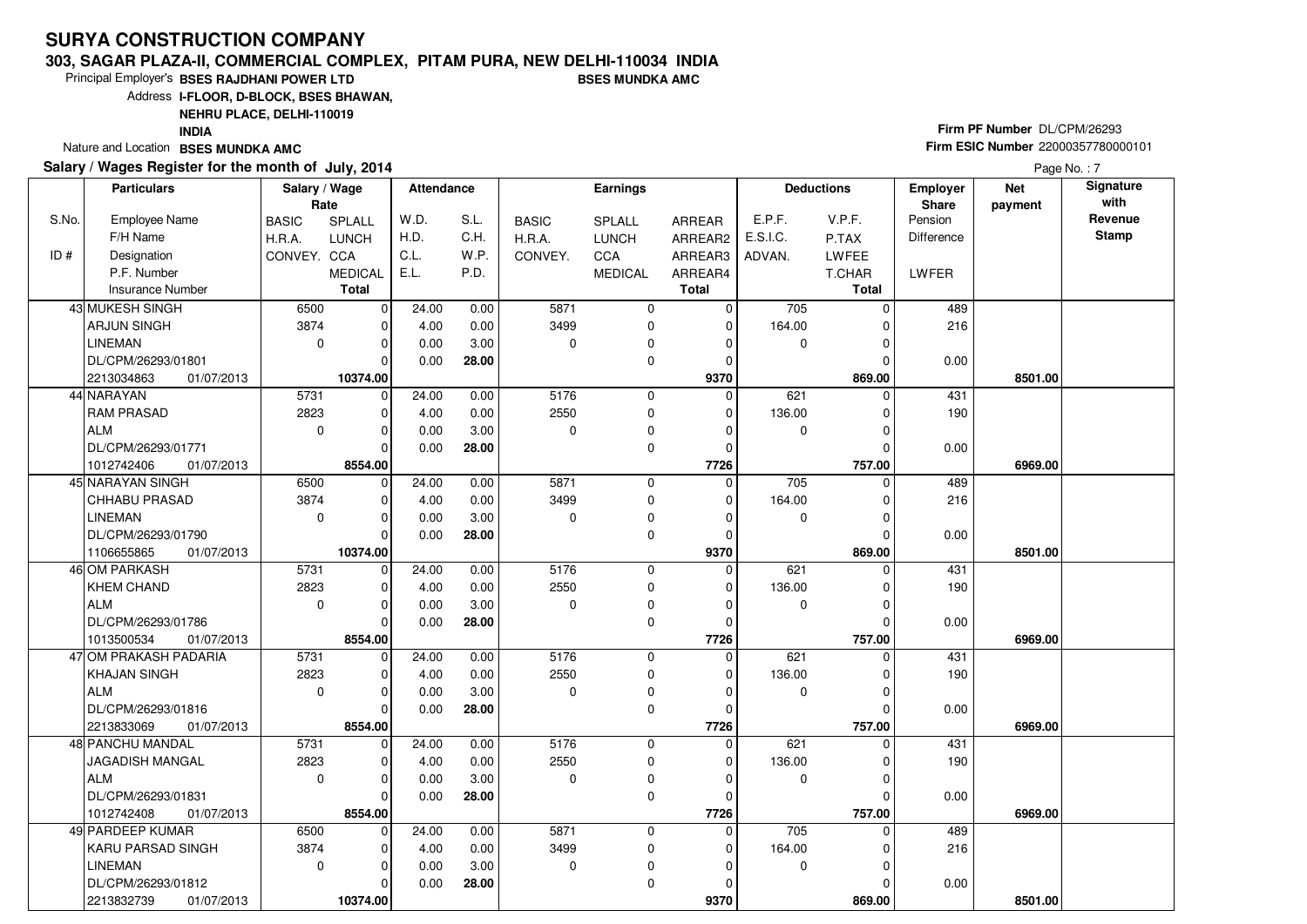#### **303, SAGAR PLAZA-II, COMMERCIAL COMPLEX, PITAM PURA, NEW DELHI-110034 INDIABSES MUNDKA AMC**

8554.00

01/07/2013

1113957071 **8554.00**

Principal Employer's**BSES RAJDHANI POWER LTD**

Address**I-FLOOR, D-BLOCK, BSES BHAWAN,**

**NEHRU PLACE, DELHI-110019**

**INDIA**

Nature and Location **BSES MUNDKA AMC** 

## **Salary / Wages Register for the month of July, 2014**

# **Firm PF Number** DL/CPM/26293 **Firm ESIC Number** <sup>22000357780000101</sup>

 **757.00 6969.00**

Page No.: 8

**BASIC**  H.R.A.CONVEY. CCA SPLALL LUNCH MEDICALARREAR ARREAR2 ARREAR3 ARREAR4**Total**S.No. $ID#$ Employee NameF/H Name Designation P.F. NumberInsurance Number**Salary / Wage RateAttendance EarningsBASIC**  H.R.A.**CONVEY** SPLALL LUNCHC<sub>C</sub>A MEDICAL**Total**ADVAN.P.TAX LWFEE T.CHAR **Total**E.P.F. V.P.F. E.S.I.C.Pension DifferenceLWFER**Deductions Employer Share**W.D.H.D.C.L. E.L.S.L.C.H.W<sub>P</sub> P.D.**Net paymentSignature with Revenue StampParticulars** 5731 2823 $\overline{0}$  $\overline{0}$  $\overline{0}$  $\overline{0}$  $\overline{0}$ 8554.00  $\overline{0}$  $\overline{0}$  $\overline{0}$  $\overline{0}$   **7726** $\overline{0}$  5176 2550 $\overline{0}$  $\overline{0}$  $\overline{0}$  $\overline{0}$  $\overline{0}$  $\overline{621}$  0  $\overline{0}$  136.00 $\overline{0}$  $\overline{0}$  $\overline{0}$ 757.00  **757.00 6969.00** 431 190 0.0050 PAWAN KUMAR MUNNE SINGHALM DL/CPM/26293/01793 1113956881 **8554.00**01/07/2013 $\overline{0}$ 24.00 4.00 0.00 0.00 0.00 0.00 3.00 **28.00** 6500 3874 $\overline{0}$  $\overline{0}$  $\overline{0}$  $\overline{\phantom{0}}$ 10374.00  $\overline{0}$  $\overline{0}$  $\overline{0}$   **9370** $\overline{0}$  5871 3499 $\overline{0}$  $\overline{0}$  $\overline{0}$  $\overline{0}$  $\overline{0}$  705 0 $\overline{0}$  164.00 $\overline{0}$  $\overline{0}$  $\overline{0}$ 869.00  **869.00 8501.00** 489 216 0.0051 PAWAN KUMARSHRI RAM LINEMAN DL/CPM/26293/01795 **10374.00** 01/07/20131113957149 $24.00$  4.00 0.00 0.00 0.00 0.00 3.00 **28.00** 6500 3874 $\overline{0}$  $\Omega$  $\overline{0}$  $\overline{0}$  $\overline{\phantom{0}}$ 10374.00  $\overline{0}$  $\overline{0}$  $\overline{0}$   **9370** $\overline{0}$  5871 3499 $\overline{0}$  $\overline{0}$  $\overline{0}$  $\overline{0}$  $\overline{0}$  705 0 $\overline{0}$  164.00 $\overline{0}$  $\overline{0}$  $\overline{0}$ 869.00  **869.00 8501.00** 489 216 0.0052 PAWAN MANDAL SHANKAR MANDALLINEMAN DL/CPM/26293/01849 **10374.00** 02/09/2013221385753224.00 4.00 0.00 0.00 0.00 0.00 3.00 **28.00** 6500 3874 $\overline{\phantom{0}}$  $\Omega$  $\overline{0}$  $\overline{\phantom{0}}$  $\overline{\phantom{0}}$ 10374.00  $\overline{0}$  $\overline{0}$  $\overline{0}$   **9370** $\overline{0}$  5871 3499 $\overline{\phantom{0}}$  $\overline{0}$  $\overline{0}$  $\overline{0}$  $\overline{0}$  705 0 $\overline{0}$  164.00 $\overline{0}$  $\overline{0}$  $\overline{0}$ 869.00  **869.00 8501.00** 489 216 0.0053 PINTU SINGH TEJ NARAYAN SINGHLINEMAN DL/CPM/26293/01827 **10374.00** 01/07/2013221383355824.00 4.00 0.00 0.00 0.00 0.00 3.00 **28.00** 5731 2823 $\overline{0}$  $\Omega$  $\Omega$  $\Omega$  $\Omega$ 8554.00  $\overline{0}$  $\overline{0}$  $\overline{0}$   **7726** $\overline{0}$  5176 2550 $\overline{0}$  0 $\overline{0}$  $\overline{0}$  $\overline{0}$ 621 0  $\overline{0}$  136.00 $\overline{0}$  $\overline{0}$  $\overline{0}$ 757.00  **757.00 6969.00** 431 190 0.0054 RADHEY SHYAM AYODHYA PRASADALM DL/CPM/26293/01828 01/07/20132213833561 **8554.00**24.00 4.00 0.00 0.00 0.00 0.00 3.00 **28.00** 5731 2823 $\overline{0}$  $\overline{\phantom{0}}$  $\Omega$  $\Omega$  $\overline{\phantom{0}}$ 8554.00  $\overline{0}$  $\overline{0}$  $\overline{0}$   **7726** $\overline{0}$  5176 2550 $\overline{0}$  0 $\overline{0}$  $\overline{0}$  $\overline{0}$  621 0 $\overline{0}$  136.00 $\overline{0}$  $\overline{0}$  $\overline{0}$ 757.00  **757.00 6969.00** 431 190 0.0055 RAJAN KUMAR RAM PARSAD MANDALALM DL/CPM/26293/01834 01/07/20131012742413 **8554.00**24.00 4.00 0.00 0.00 0.00 0.00 3.00 **28.00** 5731 2823 $\overline{\phantom{0}}$  $\overline{0}$  $\overline{\phantom{0}}$  $\Omega$  $\overline{\phantom{0}}$  $\overline{0}$  $\overline{0}$  $\overline{0}$ 5176 2550 $\overline{\phantom{0}}$  $\overline{0}$  $\overline{0}$  $\overline{0}$  $\overline{0}$  $621$  0  $\overline{0}$  136.00 $\Omega$  $\overline{0}$  $\overline{0}$  431 190 0.0056 RAJESH RAM CHANDERALM DL/CPM/26293/01821 $24.00$  4.00 0.00 0.00 $0.00$  0.00 3.00**28.00**

 **7726**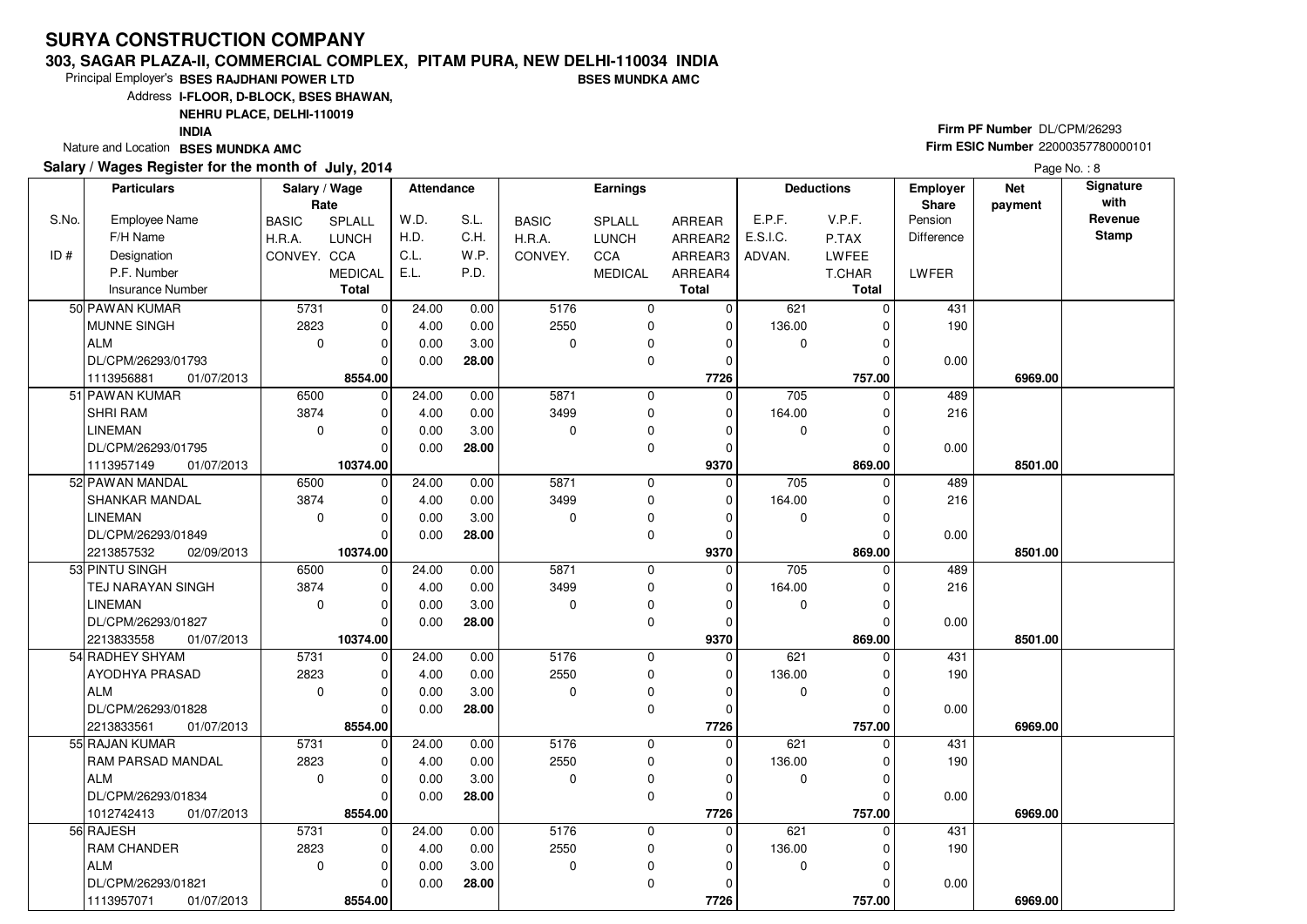### **303, SAGAR PLAZA-II, COMMERCIAL COMPLEX, PITAM PURA, NEW DELHI-110034 INDIABSES MUNDKA AMC**

10374.00

**10374.00** 01/07/2013

1012742417

Principal Employer's**BSES RAJDHANI POWER LTD**

Address**I-FLOOR, D-BLOCK, BSES BHAWAN,**

**NEHRU PLACE, DELHI-110019**

**INDIA**

Nature and Location **BSES MUNDKA AMC** 

## **Salary / Wages Register for the month of July, 2014**

# **Firm PF Number** DL/CPM/26293 **Firm ESIC Number** <sup>22000357780000101</sup>

 **869.00 8501.00**

|       | alary / Wages Register for the month of July, 2014 |                       |                |                   |       |              |                 |              |                  |                   |                          |                       | Page No.: 9       |
|-------|----------------------------------------------------|-----------------------|----------------|-------------------|-------|--------------|-----------------|--------------|------------------|-------------------|--------------------------|-----------------------|-------------------|
|       | <b>Particulars</b>                                 | Salary / Wage<br>Rate |                | <b>Attendance</b> |       |              | <b>Earnings</b> |              |                  | <b>Deductions</b> | <b>Employer</b><br>Share | <b>Net</b><br>payment | Signature<br>with |
| S.No. | Employee Name                                      | <b>BASIC</b>          | SPLALL         | W.D.              | S.L.  | <b>BASIC</b> | SPLALL          | ARREAR       | E.P.F.           | V.P.F.            | Pension                  |                       | Revenue           |
|       | F/H Name                                           | H.R.A.                | <b>LUNCH</b>   | H.D.              | C.H.  | H.R.A.       | <b>LUNCH</b>    | ARREAR2      | E.S.I.C.         | P.TAX             | Difference               |                       | <b>Stamp</b>      |
| ID#   | Designation                                        | CONVEY. CCA           |                | C.L.              | W.P.  | CONVEY.      | CCA             | ARREAR3      | ADVAN.           | <b>LWFEE</b>      |                          |                       |                   |
|       | P.F. Number                                        |                       | <b>MEDICAL</b> | E.L.              | P.D.  |              | <b>MEDICAL</b>  | ARREAR4      |                  | T.CHAR            | <b>LWFER</b>             |                       |                   |
|       | <b>Insurance Number</b>                            |                       | Total          |                   |       |              |                 | <b>Total</b> |                  | <b>Total</b>      |                          |                       |                   |
|       | 57 RAJNISH                                         | 6500                  | $\mathbf 0$    | 24.00             | 0.00  | 5871         | 0               | $\mathbf 0$  | $\overline{705}$ | $\Omega$          | 489                      |                       |                   |
|       | MAHENDER PAL                                       | 3874                  | 0              | 4.00              | 0.00  | 3499         | $\mathbf 0$     | 0            | 164.00           |                   | 216                      |                       |                   |
|       | LINEMAN                                            | $\mathbf{0}$          | $\Omega$       | 0.00              | 3.00  | $\Omega$     | 0               | O            | $\Omega$         |                   |                          |                       |                   |
|       | DL/CPM/26293/01879                                 |                       | $\Omega$       | 0.00              | 28.00 |              | 0               | $\Omega$     |                  |                   | 0.00                     |                       |                   |
|       | 2213919620<br>01/05/2014                           |                       | 10374.00       |                   |       |              |                 | 9370         |                  | 869.00            |                          | 8501.00               |                   |
|       | 58 RAJPAL                                          | 6500                  | $\mathbf 0$    | 24.00             | 0.00  | 5871         | 0               | $\mathbf 0$  | $\overline{705}$ | 0                 | 489                      |                       |                   |
|       | DHANRAJ SINGH                                      | 3874                  | $\mathbf 0$    | 4.00              | 0.00  | 3499         | 0               | $\Omega$     | 164.00           |                   | 216                      |                       |                   |
|       | <b>LINEMAN</b>                                     | $\mathbf{0}$          | $\Omega$       | 0.00              | 3.00  | $\Omega$     | 0               | $\Omega$     | 0                |                   |                          |                       |                   |
|       | DL/CPM/26293/01788                                 |                       | $\Omega$       | 0.00              | 28.00 |              | 0               | $\Omega$     |                  |                   | 0.00                     |                       |                   |
|       | 1013500547<br>01/07/2013                           |                       | 10374.00       |                   |       |              |                 | 9370         |                  | 869.00            |                          | 8501.00               |                   |
|       | 59 RAM KUMAR                                       | 6500                  | 0              | 24.00             | 0.00  | 5871         | 0               | 0            | 705              |                   | 489                      |                       |                   |
|       | <b>GHASITA RAM</b>                                 | 3874                  | $\Omega$       | 4.00              | 0.00  | 3499         | 0               | $\Omega$     | 164.00           |                   | 216                      |                       |                   |
|       | <b>LINEMAN</b>                                     | $\Omega$              | $\Omega$       | 0.00              | 3.00  | $\Omega$     | 0               | 0            | 0                |                   |                          |                       |                   |
|       | DL/CPM/26293/01830                                 |                       | $\Omega$       | 0.00              | 28.00 |              | 0               | $\Omega$     |                  |                   | 0.00                     |                       |                   |
|       | 2206684269<br>01/07/2013                           |                       | 10374.00       |                   |       |              |                 | 9370         |                  | 869.00            |                          | 8501.00               |                   |
|       | 60 RAM SINGH                                       | 5731                  | $\mathbf 0$    | 24.00             | 0.00  | 5176         | 0               | $\Omega$     | 621              |                   | 431                      |                       |                   |
|       | <b>BAHADUR SINGH</b>                               | 2823                  | $\Omega$       | 4.00              | 0.00  | 2550         | 0               | $\Omega$     | 136.00           |                   | 190                      |                       |                   |
|       | <b>ALM</b>                                         | $\mathbf 0$           | $\Omega$       | 0.00              | 3.00  | $\Omega$     | 0               | $\Omega$     | $\mathbf 0$      |                   |                          |                       |                   |
|       | DL/CPM/26293/01837                                 |                       | $\Omega$       | 0.00              | 28.00 |              | 0               | $\Omega$     |                  |                   | 0.00                     |                       |                   |
|       | 1012742420<br>01/07/2013                           |                       | 8554.00        |                   |       |              |                 | 7726         |                  | 757.00            |                          | 6969.00               |                   |
|       | 61 RAMAN KUMAR                                     | 5731                  | $\mathbf 0$    | 24.00             | 0.00  | 5176         | 0               | $\Omega$     | 621              |                   | 431                      |                       |                   |
|       | <b>RAMESH KUMAR</b>                                | 2823                  | $\Omega$       | 4.00              | 0.00  | 2550         | 0               | O            | 136.00           |                   | 190                      |                       |                   |
|       | ALM                                                | $\mathbf 0$           | $\Omega$       | 0.00              | 3.00  | $\Omega$     | $\mathbf 0$     | 0            | 0                |                   |                          |                       |                   |
|       | DL/CPM/26293/01780                                 |                       | $\Omega$       | 0.00              | 28.00 |              | 0               | 0            |                  |                   | 0.00                     |                       |                   |
|       | 1012925380<br>01/07/2013                           |                       | 8554.00        |                   |       |              |                 | 7726         |                  | 757.00            |                          | 6969.00               |                   |
|       | 62 RAMBIR                                          | 5731                  | $\mathbf 0$    | 24.00             | 0.00  | 5176         | 0               | 0            | 621              |                   | 431                      |                       |                   |
|       | <b>SUNHERI LAL</b>                                 | 2823                  | $\Omega$       | 4.00              | 0.00  | 2550         | 0               | $\Omega$     | 136.00           |                   | 190                      |                       |                   |
|       | ALM                                                | $\Omega$              | $\Omega$       | 0.00              | 3.00  | $\Omega$     | $\mathbf 0$     | 0            | 0                |                   |                          |                       |                   |
|       | DL/CPM/26293/01819                                 |                       | $\Omega$       | 0.00              | 28.00 |              | 0               | 0            |                  |                   | 0.00                     |                       |                   |
|       | 1113985040<br>01/07/2013                           |                       | 8554.00        |                   |       |              |                 | 7726         |                  | 757.00            |                          | 6969.00               |                   |
|       | 63 RAMESH KUMAR                                    | 6500                  | $\Omega$       | 24.00             | 0.00  | 5871         | 0               | $\Omega$     | $\overline{705}$ |                   | 489                      |                       |                   |
|       | JHALLU                                             | 3874                  | 0              | 4.00              | 0.00  | 3499         | 0               | 0            | 164.00           |                   | 216                      |                       |                   |
|       | <b>LINEMAN</b>                                     | $\Omega$              | $\Omega$       | 0.00              | 3.00  | $\Omega$     | $\Omega$        | 0            | 0                |                   |                          |                       |                   |
|       | DL/CPM/26293/01773                                 |                       | $\Omega$       | 0.00              | 28.00 |              | $\Omega$        | $\Omega$     |                  | $\Omega$          | 0.00                     |                       |                   |

 **9370**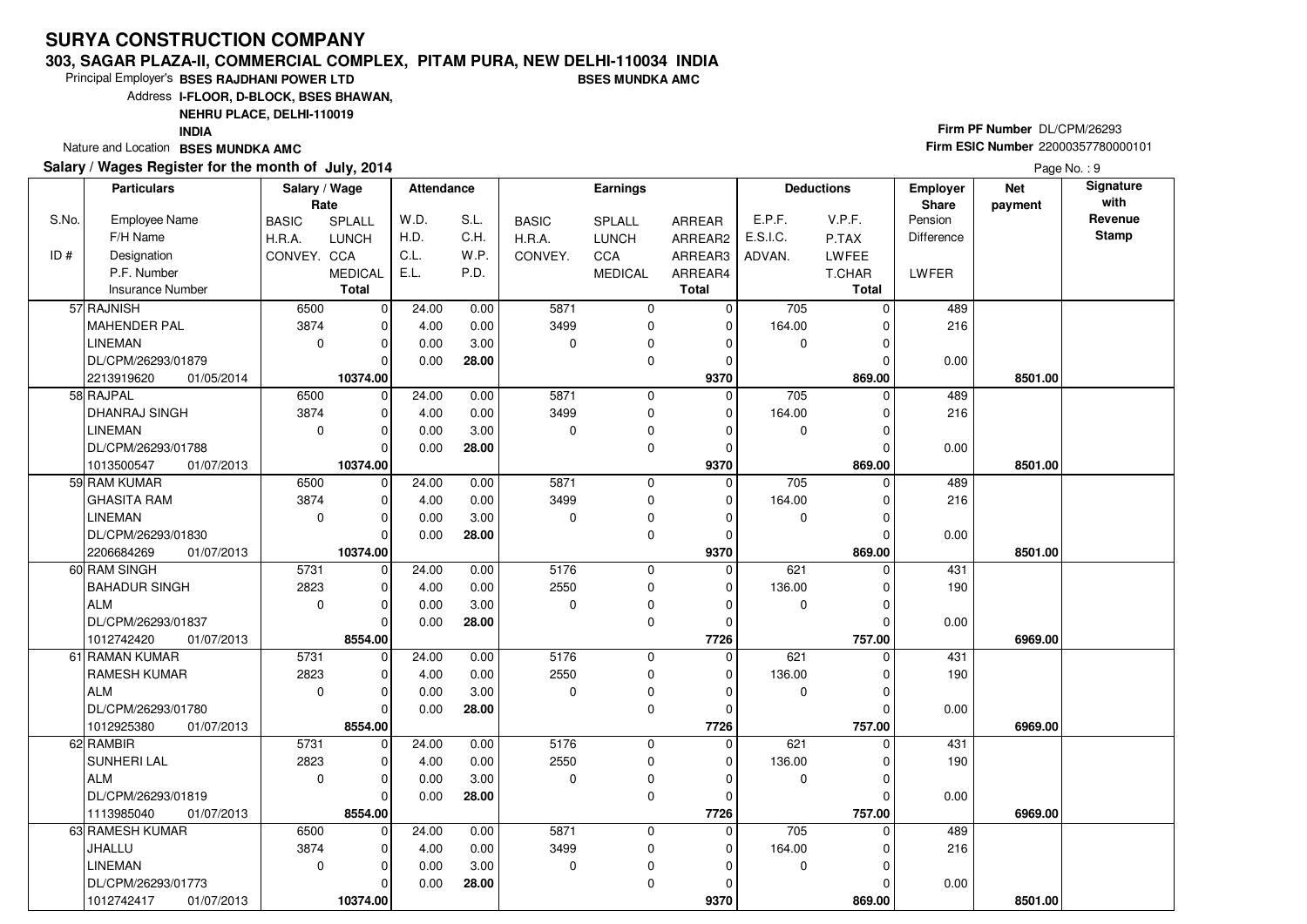### **303, SAGAR PLAZA-II, COMMERCIAL COMPLEX, PITAM PURA, NEW DELHI-110034 INDIABSES MUNDKA AMC**

10374.00

**10374.00** 01/07/2013

1012742428

Principal Employer's**BSES RAJDHANI POWER LTD**

Address**I-FLOOR, D-BLOCK, BSES BHAWAN,**

**NEHRU PLACE, DELHI-110019**

**INDIA**

Nature and Location **BSES MUNDKA AMC** 

## **Salary / Wages Register for the month of July, 2014**

# **Firm PF Number** DL/CPM/26293 **Firm ESIC Number** <sup>22000357780000101</sup>

 **0.00 0.00**

|       | Salary / Wages Register for the month of July, 2014 |               |                |                   |       |              |                |              |             |                   | Page No.: 10    |            |              |
|-------|-----------------------------------------------------|---------------|----------------|-------------------|-------|--------------|----------------|--------------|-------------|-------------------|-----------------|------------|--------------|
|       | <b>Particulars</b>                                  | Salary / Wage |                | <b>Attendance</b> |       |              | Earnings       |              |             | <b>Deductions</b> | <b>Employer</b> | <b>Net</b> | Signature    |
|       |                                                     | Rate          |                |                   |       |              |                |              |             |                   | <b>Share</b>    | payment    | with         |
| S.No. | Employee Name                                       | <b>BASIC</b>  | SPLALL         | W.D.              | S.L.  | <b>BASIC</b> | SPLALL         | ARREAR       | E.P.F.      | V.P.F.            | Pension         |            | Revenue      |
|       | F/H Name                                            | H.R.A.        | <b>LUNCH</b>   | H.D.              | C.H.  | H.R.A.       | <b>LUNCH</b>   | ARREAR2      | E.S.I.C.    | P.TAX             | Difference      |            | <b>Stamp</b> |
| ID#   | Designation                                         | CONVEY. CCA   |                | C.L.              | W.P.  | CONVEY.      | <b>CCA</b>     | ARREAR3      | ADVAN.      | LWFEE             |                 |            |              |
|       | P.F. Number                                         |               | <b>MEDICAL</b> | E.L.              | P.D.  |              | <b>MEDICAL</b> | ARREAR4      |             | T.CHAR            | <b>LWFER</b>    |            |              |
|       | <b>Insurance Number</b>                             |               | <b>Total</b>   |                   |       |              |                | <b>Total</b> |             | Total             |                 |            |              |
|       | 64 RAMESH THAKUR                                    | 6500          | 0              | 24.00             | 0.00  | 5871         | 0              | 0            | 705         | 0                 | 489             |            |              |
|       | TRIVENI THAKUR                                      | 3874          | 0              | 4.00              | 0.00  | 3499         | 0              | $\Omega$     | 164.00      | 0                 | 216             |            |              |
|       | <b>LINEMAN</b>                                      | $\Omega$      | $\mathbf 0$    | 0.00              | 3.00  | $\Omega$     | $\Omega$       | $\Omega$     | $\Omega$    | $\Omega$          |                 |            |              |
|       | DL/CPM/26293/01825                                  |               | $\Omega$       | 0.00              | 28.00 |              | 0              | $\Omega$     |             |                   | 0.00            |            |              |
|       | 2213833550<br>01/03/2014                            |               | 10374.00       |                   |       |              |                | 9370         |             | 869.00            |                 | 8501.00    |              |
|       | 65 RATAN ROY                                        | 6500          | $\mathbf 0$    | 24.00             | 0.00  | 5871         | $\mathbf 0$    | $\mathbf 0$  | 705         | $\mathbf 0$       | 489             |            |              |
|       | MUKTI NATH ROY                                      | 3874          | 0              | 4.00              | 0.00  | 3499         | $\mathbf 0$    | $\Omega$     | 164.00      | $\Omega$          | 216             |            |              |
|       | <b>LINEMAN</b>                                      | $\Omega$      | $\Omega$       | 0.00              | 3.00  | $\mathbf 0$  | $\Omega$       | $\Omega$     | $\Omega$    | $\Omega$          |                 |            |              |
|       | DL/CPM/26293/01866                                  |               | $\Omega$       | 0.00              | 28.00 |              | 0              | $\Omega$     |             | $\Omega$          | 0.00            |            |              |
|       | 1013034868<br>02/12/2013                            |               | 10374.00       |                   |       |              |                | 9370         |             | 869.00            |                 | 8501.00    |              |
|       | 66 REMENDRA                                         | 6500          | $\mathbf 0$    | 24.00             | 0.00  | 5871         | $\mathbf 0$    | $\mathbf 0$  | 705         | 0                 | 489             |            |              |
|       | CHANDRA                                             | 3874          | 0              | 4.00              | 0.00  | 3499         | $\mathbf 0$    | $\Omega$     | 164.00      | $\Omega$          | 216             |            |              |
|       | <b>LINEMAN</b>                                      | $\Omega$      | 0              | 0.00              | 3.00  | $\Omega$     | 0              | $\Omega$     | $\Omega$    | $\Omega$          |                 |            |              |
|       | DL/CPM/26293/01843                                  |               | $\Omega$       | 0.00              | 28.00 |              | 0              | $\Omega$     |             |                   | 0.00            |            |              |
|       | 2213845656<br>01/08/2013                            |               | 10374.00       |                   |       |              |                | 9370         |             | 869.00            |                 | 8501.00    |              |
|       | 67 SANJAY YADAV                                     | 5731          | 0              | 24.00             | 0.00  | 5176         | $\mathbf 0$    | $\Omega$     | 621         | $\Omega$          | 431             |            |              |
|       | <b>BALCHAND YADAV</b>                               | 2823          | 0              | 4.00              | 0.00  | 2550         | 0              | $\Omega$     | 136.00      | $\Omega$          | 190             |            |              |
|       | <b>ALM</b>                                          | $\mathbf 0$   | $\Omega$       | 0.00              | 3.00  | $\mathbf 0$  | 0              | $\Omega$     | $\mathbf 0$ | $\Omega$          |                 |            |              |
|       | DL/CPM/26293/01802                                  |               | $\Omega$       | 0.00              | 28.00 |              | $\mathbf 0$    | $\Omega$     |             | $\Omega$          | 0.00            |            |              |
|       | 2213632664<br>01/07/2013                            |               | 8554.00        |                   |       |              |                | 7726         |             | 757.00            |                 | 6969.00    |              |
|       | 68 SARWAN KUMAR                                     | 5731          | 0              | 24.00             | 0.00  | 5176         | $\mathbf 0$    | $\Omega$     | 621         | $\Omega$          | 431             |            |              |
|       | RAJENDER SINGH                                      | 2823          | 0              | 4.00              | 0.00  | 2550         | 0              | $\Omega$     | 136.00      | $\Omega$          | 190             |            |              |
|       | <b>ALM</b>                                          | $\mathbf 0$   | 0              | 0.00              | 3.00  | $\mathbf 0$  | 0              | $\Omega$     | $\Omega$    | $\mathbf 0$       |                 |            |              |
|       | DL/CPM/26293/01829                                  |               | $\Omega$       | 0.00              | 28.00 |              | 0              | $\Omega$     |             | $\Omega$          | 0.00            |            |              |
|       | 2213833563<br>01/07/2013                            |               | 8554.00        |                   |       |              |                | 7726         |             | 757.00            |                 | 6969.00    |              |
|       | 69 SATENDRA SINGH                                   | 5731          | 0              | 24.00             | 0.00  | 5176         | 0              | $\Omega$     | 621         | $\Omega$          | 431             |            |              |
|       | JAI CHAND SINGH                                     | 2823          | 0              | 4.00              | 0.00  | 2550         | 0              | $\Omega$     | 136.00      | $\Omega$          | 190             |            |              |
|       | <b>ALM</b>                                          | $\mathbf 0$   | $\Omega$       | 0.00              | 3.00  | $\mathbf 0$  | 0              | $\Omega$     | $\Omega$    | $\Omega$          |                 |            |              |
|       | DL/CPM/26293/01822                                  |               | 0              | 0.00              | 28.00 |              | 0              | $\Omega$     |             |                   | 0.00            |            |              |
|       | 1012742427<br>01/07/2013                            |               | 8554.00        |                   |       |              |                | 7726         |             | 757.00            |                 | 6969.00    |              |
|       | 70 SATYA NARAIN SINGH                               | 6500          | 0              | 0.00              | 0.00  | $\mathbf 0$  | $\mathbf 0$    | $\Omega$     | $\Omega$    | $\Omega$          | $\mathbf 0$     |            |              |
|       | <b>RAVINDER SINGH</b>                               | 3874          | $\mathbf 0$    | 0.00              | 0.00  | $\mathbf 0$  | 0              | $\Omega$     | 0.00        | $\Omega$          | $\mathbf 0$     |            |              |
|       | <b>LINEMAN</b>                                      | $\mathbf 0$   | 0              | 0.00              | 31.00 | $\Omega$     | $\Omega$       | $\Omega$     | $\mathbf 0$ | 0                 |                 |            |              |
|       | DL/CPM/26293/01774                                  |               | 0              | 0.00              | 0.00  |              | $\Omega$       | $\Omega$     |             | $\Omega$          | 0.00            |            |              |

 **0**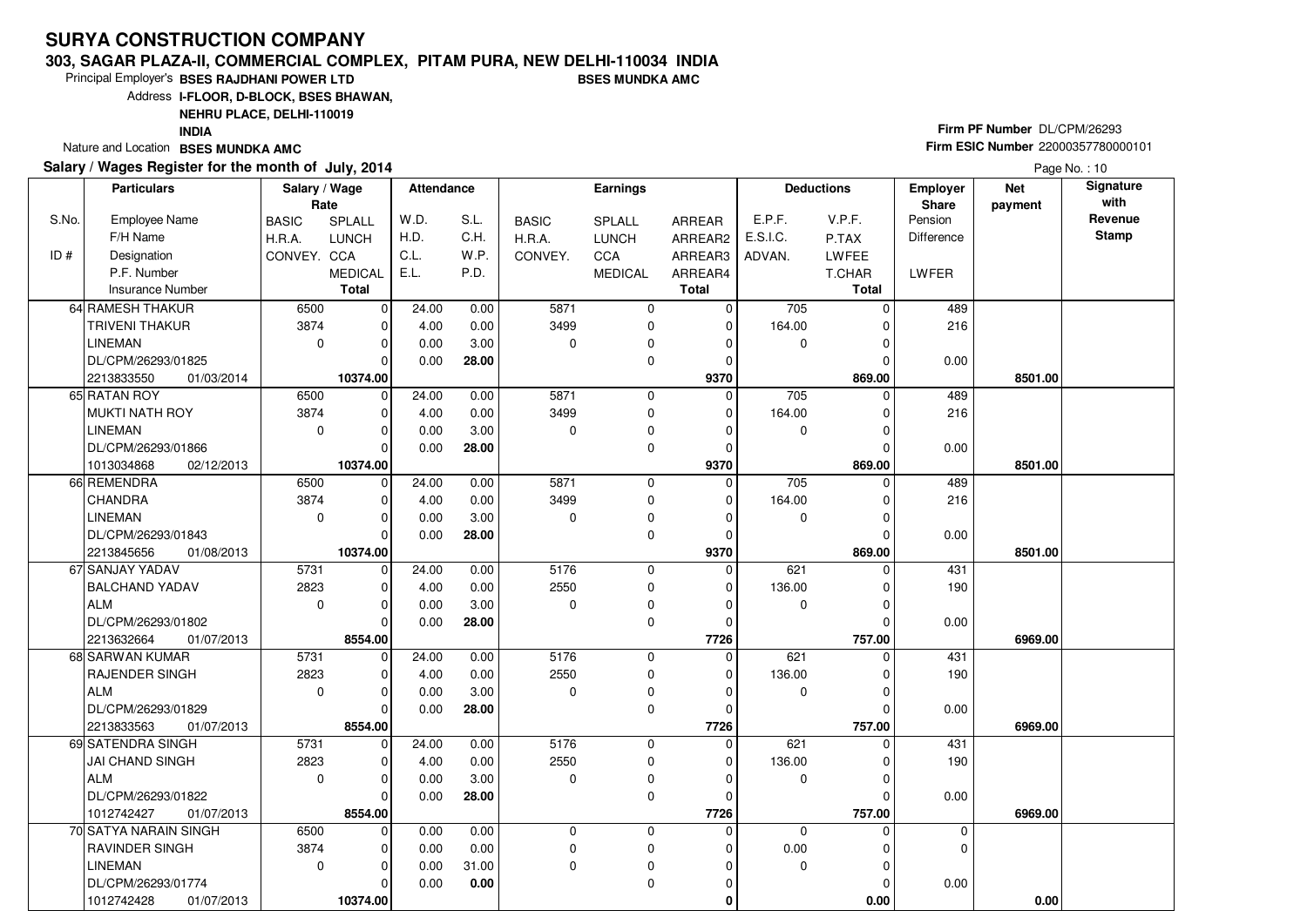### **303, SAGAR PLAZA-II, COMMERCIAL COMPLEX, PITAM PURA, NEW DELHI-110034 INDIABSES MUNDKA AMC**

8554.00

Principal Employer's**BSES RAJDHANI POWER LTD**

Address**I-FLOOR, D-BLOCK, BSES BHAWAN,**

**NEHRU PLACE, DELHI-110019**

**INDIA**

Nature and Location **BSES MUNDKA AMC** 

## **Salary / Wages Register for the month of July, 2014**

01/07/2013

1113973792 **8554.00**

# **Firm PF Number** DL/CPM/26293 **Firm ESIC Number** <sup>22000357780000101</sup>

 **757.00 6969.00**

|       | Salary / Wages Register for the month of July, 2014 |               |                |            |       |              |                |              |             |                   | Page No.: 11    |            |                         |
|-------|-----------------------------------------------------|---------------|----------------|------------|-------|--------------|----------------|--------------|-------------|-------------------|-----------------|------------|-------------------------|
|       | <b>Particulars</b>                                  | Salary / Wage |                | Attendance |       |              | Earnings       |              |             | <b>Deductions</b> | <b>Employer</b> | <b>Net</b> | <b>Signature</b>        |
|       |                                                     | Rate          |                |            |       |              |                |              |             |                   | Share           | payment    | with                    |
| S.No. | <b>Employee Name</b>                                | <b>BASIC</b>  | SPLALL         | W.D.       | S.L.  | <b>BASIC</b> | SPLALL         | ARREAR       | E.P.F.      | V.P.F.            | Pension         |            | Revenue<br><b>Stamp</b> |
|       | F/H Name                                            | H.R.A.        | <b>LUNCH</b>   | H.D.       | C.H.  | H.R.A.       | <b>LUNCH</b>   | ARREAR2      | E.S.I.C.    | P.TAX             | Difference      |            |                         |
| ID#   | Designation                                         | CONVEY. CCA   |                | C.L.       | W.P.  | CONVEY.      | <b>CCA</b>     | ARREAR3      | ADVAN.      | LWFEE             |                 |            |                         |
|       | P.F. Number                                         |               | <b>MEDICAL</b> | E.L.       | P.D.  |              | <b>MEDICAL</b> | ARREAR4      |             | T.CHAR            | <b>LWFER</b>    |            |                         |
|       | <b>Insurance Number</b>                             |               | <b>Total</b>   |            |       |              |                | <b>Total</b> |             | Total             |                 |            |                         |
|       | 71 SHAMBHU SINGH                                    | 6500          | $\overline{0}$ | 26.00      | 0.00  | 6290         | 0              | 0            | 755         | 0                 | 524             |            |                         |
|       | LT ARJUN PRASAD SINGH                               | 3874          | 0              | 4.00       | 0.00  | 3749         | 0              | $\mathbf 0$  | 176.00      | 0                 | 231             |            |                         |
|       | <b>FITTER</b>                                       | $\mathbf{0}$  | 0              | 0.00       | 1.00  | $\Omega$     | 0              | $\Omega$     | 0           | $\Omega$          |                 |            |                         |
|       | DL/CPM/26293/01761                                  |               | 0              | 0.00       | 30.00 |              | 0              | $\Omega$     |             | $\Omega$          | 0.00            |            |                         |
|       | 1010079152<br>01/07/2013                            |               | 10374.00       |            |       |              |                | 10039        |             | 931.00            |                 | 9108.00    |                         |
|       | 72 SHANKAR SINGH                                    | 6500          | 0              | 24.00      | 0.00  | 5871         | 0              | 0            | 705         | $\mathbf 0$       | 489             |            |                         |
|       | <b>KHARTAR SINGH</b>                                | 3874          | 0              | 4.00       | 0.00  | 3499         | 0              | $\Omega$     | 164.00      | 0                 | 216             |            |                         |
|       | <b>LINEMAN</b>                                      | $\Omega$      | 0              | 0.00       | 3.00  | $\Omega$     | 0              | $\Omega$     | 0           | $\Omega$          |                 |            |                         |
|       | DL/CPM/26293/01805                                  |               | $\Omega$       | 0.00       | 28.00 |              | 0              | $\Omega$     |             | $\Omega$          | 0.00            |            |                         |
|       | 2213832584<br>01/07/2013                            |               | 10374.00       |            |       |              |                | 9370         |             | 869.00            |                 | 8501.00    |                         |
|       | 73 SHASHANK SHEKHAR                                 | 5731          | $\overline{0}$ | 24.00      | 0.00  | 5176         | 0              | 0            | 621         | 0                 | 431             |            |                         |
|       | SITA RAM MANDAL                                     | 2823          | 0              | 4.00       | 0.00  | 2550         | 0              | $\Omega$     | 136.00      | $\Omega$          | 190             |            |                         |
|       | <b>ALM</b>                                          | $\mathbf 0$   | 0              | 0.00       | 3.00  | $\Omega$     | $\mathbf 0$    | $\Omega$     | 0           | 0                 |                 |            |                         |
|       | DL/CPM/26293/01845                                  |               | 0              | 0.00       | 28.00 |              | 0              | $\Omega$     |             | $\Omega$          | 0.00            |            |                         |
|       | 1012742429<br>01/08/2013                            |               | 8554.00        |            |       |              |                | 7726         |             | 757.00            |                 | 6969.00    |                         |
|       | 74 SHIV KUMAR                                       | 5731          | 0              | 24.00      | 0.00  | 5176         | $\mathbf 0$    | 0            | 621         | 0                 | 431             |            |                         |
|       | <b>CHALITRA LAL</b>                                 | 2823          | 0              | 4.00       | 0.00  | 2550         | 0              | $\mathbf 0$  | 136.00      | 0                 | 190             |            |                         |
|       | <b>ALM</b>                                          | $\mathbf 0$   | 0              | 0.00       | 3.00  | $\Omega$     | 0              | $\Omega$     | $\mathbf 0$ | $\Omega$          |                 |            |                         |
|       | DL/CPM/26293/01775                                  |               | $\Omega$       | 0.00       | 28.00 |              | 0              | $\Omega$     |             | $\Omega$          | 0.00            |            |                         |
|       | 1012742430<br>01/07/2013                            |               | 8554.00        |            |       |              |                | 7726         |             | 757.00            |                 | 6969.00    |                         |
|       | 75 SHYAM SUNDER                                     | 6500          | $\Omega$       | 24.00      | 0.00  | 5871         | 0              | $\mathbf 0$  | 705         | $\Omega$          | 489             |            |                         |
|       | RAM NATH SHARMA                                     | 3874          | 0              | 4.00       | 0.00  | 3499         | 0              | $\Omega$     | 164.00      | $\Omega$          | 216             |            |                         |
|       | <b>LINEMAN</b>                                      | $\mathbf 0$   | $\mathbf 0$    | 0.00       | 3.00  | $\mathbf 0$  | 0              | $\Omega$     | $\mathbf 0$ | $\Omega$          |                 |            |                         |
|       | DL/CPM/26293/01847                                  |               | $\Omega$       | 0.00       | 28.00 |              | 0              | $\Omega$     |             | $\Omega$          | 0.00            |            |                         |
|       | 2213857503<br>02/09/2013                            |               | 10374.00       |            |       |              |                | 9370         |             | 869.00            |                 | 8501.00    |                         |
|       | 76 SITARAM SINGH                                    | 6500          | $\mathbf 0$    | 24.00      | 0.00  | 5871         | $\mathbf 0$    | $\mathbf 0$  | 705         | $\Omega$          | 489             |            |                         |
|       | <b>MISARI SINGH</b>                                 | 3874          | $\overline{0}$ | 4.00       | 0.00  | 3499         | 0              | $\mathbf 0$  | 164.00      | $\Omega$          | 216             |            |                         |
|       | <b>LINEMAN</b>                                      | $\Omega$      | 0              | 0.00       | 3.00  | $\Omega$     | 0              | $\Omega$     | $\mathbf 0$ | $\Omega$          |                 |            |                         |
|       | DL/CPM/26293/01842                                  |               | $\Omega$       | 0.00       | 28.00 |              | 0              | $\Omega$     |             | $\Omega$          | 0.00            |            |                         |
|       | 2213840987<br>16/07/2013                            |               | 10374.00       |            |       |              |                | 9370         |             | 869.00            |                 | 8501.00    |                         |
|       | 77 SUDHIR                                           | 5731          | $\mathbf 0$    | 24.00      | 0.00  | 5176         | $\mathbf 0$    | $\mathbf 0$  | 621         | 0                 | 431             |            |                         |
|       | <b>MAHESH SINGH</b>                                 | 2823          | 0              | 4.00       | 0.00  | 2550         | 0              | $\mathbf 0$  | 136.00      | 0                 | 190             |            |                         |
|       | <b>ALM</b>                                          | $\mathbf 0$   | $\mathbf 0$    | 0.00       | 3.00  | $\Omega$     | $\Omega$       | $\Omega$     | $\mathbf 0$ | 0                 |                 |            |                         |
|       | DL/CPM/26293/01796                                  |               | $\Omega$       | 0.00       | 28.00 |              | $\Omega$       | $\Omega$     |             | 0                 | 0.00            |            |                         |

 **7726**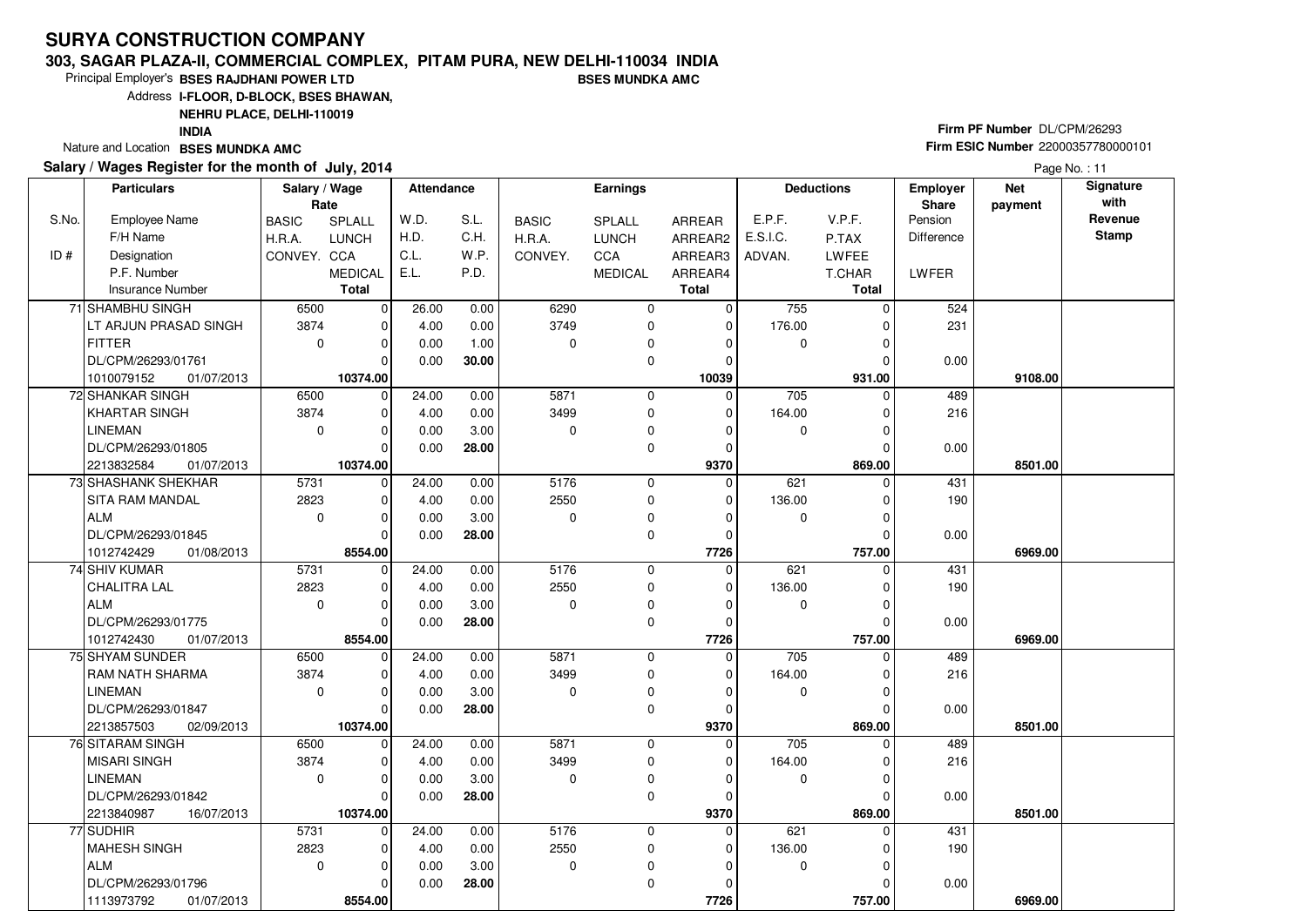#### **303, SAGAR PLAZA-II, COMMERCIAL COMPLEX, PITAM PURA, NEW DELHI-110034 INDIABSES MUNDKA AMC**

 $\overline{\phantom{0}}$ 8554.00

Principal Employer's**BSES RAJDHANI POWER LTD**

Address**I-FLOOR, D-BLOCK, BSES BHAWAN,**

**NEHRU PLACE, DELHI-110019**

**INDIA**

Nature and Location **BSES MUNDKA AMC** 

## **Salary / Wages Register for the month of July, 2014**

01/07/2013

2213832579 **8554.00**

# **Firm PF Number** DL/CPM/26293 **Firm ESIC Number** <sup>22000357780000101</sup>

 **757.00 6969.00**

**BASIC**  H.R.A.CONVEY. CCA SPLALL LUNCH MEDICALARREAR ARREAR2 ARREAR3 ARREAR4**Total**S.No. $ID#$ Employee NameF/H Name Designation P.F. NumberInsurance Number**Salary / Wage RateAttendance EarningsBASIC**  H.R.A.**CONVEY** SPLALL LUNCHC<sub>C</sub>A MEDICAL**Total**ADVAN.P.TAX LWFEE T.CHAR **Total**E.P.F. V.P.F. E.S.I.C.Pension DifferenceLWFER**Deductions Employer Share**W.D.H.D.C.L. E.L.S.L.C.H.W<sub>P</sub> P.D.**Net paymentSignature with Revenue StampParticulars**Page No.: 12 6500 4810 $\overline{0}$  $\overline{0}$  $\overline{0}$  $\overline{0}$  $\overline{0}$ 11310.00  $\overline{0}$  $\overline{0}$  $\overline{0}$  $\overline{0}$   **10945** $\overline{0}$  6290 4655 $\overline{0}$  $\overline{0}$  $\overline{0}$  $\overline{0}$  $\overline{0}$  755 0 $\overline{0}$  192.00 $\overline{0}$  $\overline{0}$  $\overline{0}$ 947.00  **947.00 9998.00** 524 231 0.0078 SURESH KUMAR ROSHAN SINGH**SUPERVISOR**  DL/CPM/26293/01776 **11310.00** 01/07/2013101274243626.00 4.00 0.00 0.00 0.00 0.00 1.00 **30.00** 5731 2823 $\overline{0}$  $\Omega$  $\overline{0}$  $\overline{0}$  $\overline{0}$ 8554.00  $\overline{0}$  $\overline{0}$  $\overline{0}$   **7726** $\overline{0}$  5176 2550 $\overline{0}$  $\overline{0}$  $\overline{0}$  $\overline{0}$  $\overline{0}$  621 0 $\overline{0}$  136.00 $\overline{0}$  $\overline{0}$  $\overline{0}$ 757.00  **757.00 6969.00** 431 190 0.0079 SURESH KUMARMUNNE SINGH ALM DL/CPM/26293/01777 1012742437 **8554.00**01/07/2013 $\overline{0}$  $24.00$  4.00 0.00 0.00 0.00 0.00 3.00 **28.00** 6500 3874 $\overline{0}$  $\overline{0}$  $\overline{0}$  $\overline{\phantom{0}}$ 10374.00  $\overline{0}$  $\overline{0}$  $\overline{0}$   **9370** $\overline{0}$  5871 3499 $\overline{0}$  $\overline{0}$  $\overline{0}$  $\overline{0}$  $\overline{0}$  705 0 $\overline{0}$  164.00 $\overline{0}$  $\overline{0}$  $\overline{0}$ 869.00  **869.00 8501.00** 489 216 0.0080 UDAY KUMAR SINGHVINAY SINGHLINEMAN DL/CPM/26293/01781 **10374.00** 01/07/2013101292539424.00 4.00 0.00 0.00 0.00 0.00 3.00 **28.00** 6500 3874 $\overline{\phantom{0}}$  $\Omega$  $\overline{0}$  $\overline{\phantom{0}}$  $\overline{\phantom{0}}$ 10374.00  $\overline{0}$  $\overline{0}$  $\overline{0}$   **9370** $\overline{0}$  5871 3499 $\overline{\phantom{0}}$  $\overline{0}$  $\overline{0}$  $\overline{0}$  $\overline{0}$  705 0 $\overline{0}$  164.00 $\overline{0}$  $\overline{0}$  $\overline{0}$ 869.00  **869.00 8501.00** 489 216 0.0081 UMESH MANJHI SOMAI MANJHILINEMAN DL/CPM/26293/01799 **10374.00** 01/07/2013221292539724.00 4.00 0.00 0.00 0.00 0.00 3.00 **28.00** 5731 2823 $\overline{0}$  $\Omega$  $\Omega$  $\Omega$  $\Omega$ 8554.00  $\overline{0}$  $\overline{0}$  $\overline{0}$   **7726** $\overline{0}$  5176 2550 $\overline{0}$  0 $\overline{0}$  $\overline{0}$  $\overline{0}$ 621 0  $\overline{0}$  136.00 $\overline{0}$  $\overline{0}$  $\overline{0}$ 757.00  **757.00 6969.00** 431 190 0.0082 VINOD ANANDI SINGHALM DL/CPM/26293/01814 01/07/20131012925400 **8554.00**24.00 4.00 0.00 0.00 0.00 0.00 3.00 **28.00** 6500 3874 $\overline{0}$  $\overline{\phantom{0}}$  $\Omega$  $\Omega$  $\overline{\phantom{0}}$ 10374.00  $\overline{0}$  $\overline{0}$  $\overline{0}$   **0** $\overline{0}$  0 $\overline{0}$  $\overline{0}$  0 $\overline{0}$  $\overline{0}$  $\overline{0}$  0 0 $\overline{0}$  0.00 $\overline{0}$  $\overline{0}$  $\overline{0}$  $0.00$  **0.00 0.00** 0 $\overline{0}$  0.0083 VIRENDER KUMAR PALRAM KUMAR PALLINEMAN DL/CPM/26293/01782 **10374.00** 01/07/20131012925401 0.00 0.00 0.00 0.00 0.00 0.00 31.00  **0.00** 5731 2823 $\overline{0}$  $\overline{0}$  $\overline{0}$  $\Omega$  $\overline{0}$  $\overline{0}$  $\overline{0}$ 5176 2550 $\overline{0}$  $\overline{0}$  $\overline{0}$  $\overline{0}$  $\overline{0}$  $621$  0  $\overline{0}$  136.00 $\Omega$  $\overline{0}$  $\overline{0}$  431 190 0.0084 YOGENDERJAGDISHALM DL/CPM/26293/01804 $24.00$  4.00 0.00 0.00 $0.00$  0.00 3.00**28.00**

 **7726**